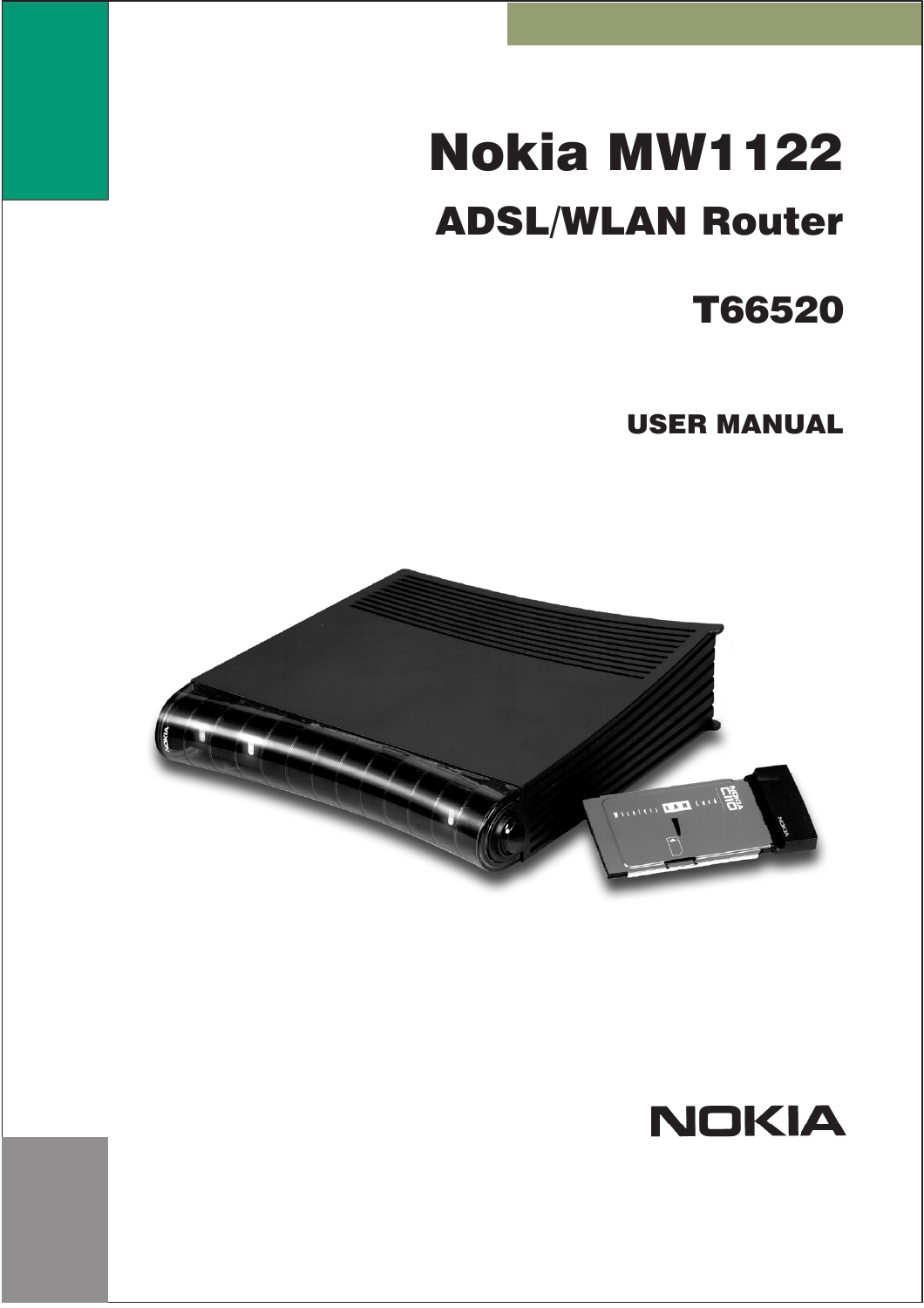# **MW1122**

## **ADSL/WLAN Router**

## User Manual

05.07.2000 C33902.21 A0

## **1 Introduction to Nokia MW1122**

Nokia MW1122 is an integrated ADSL (Asymmetric Digital Subscriber Line) bridge and router which enables high-speed Internet access from your wireless (WLAN) and Ethernet local area networks (LAN). It multiplies the capacity of the already installed telephone lines used traditionally for telephone and dial-up modem services. MW1122 brings high-speed connections available for home users, small offices and telecommuters.



#### **Figure 1** Nokia MW1122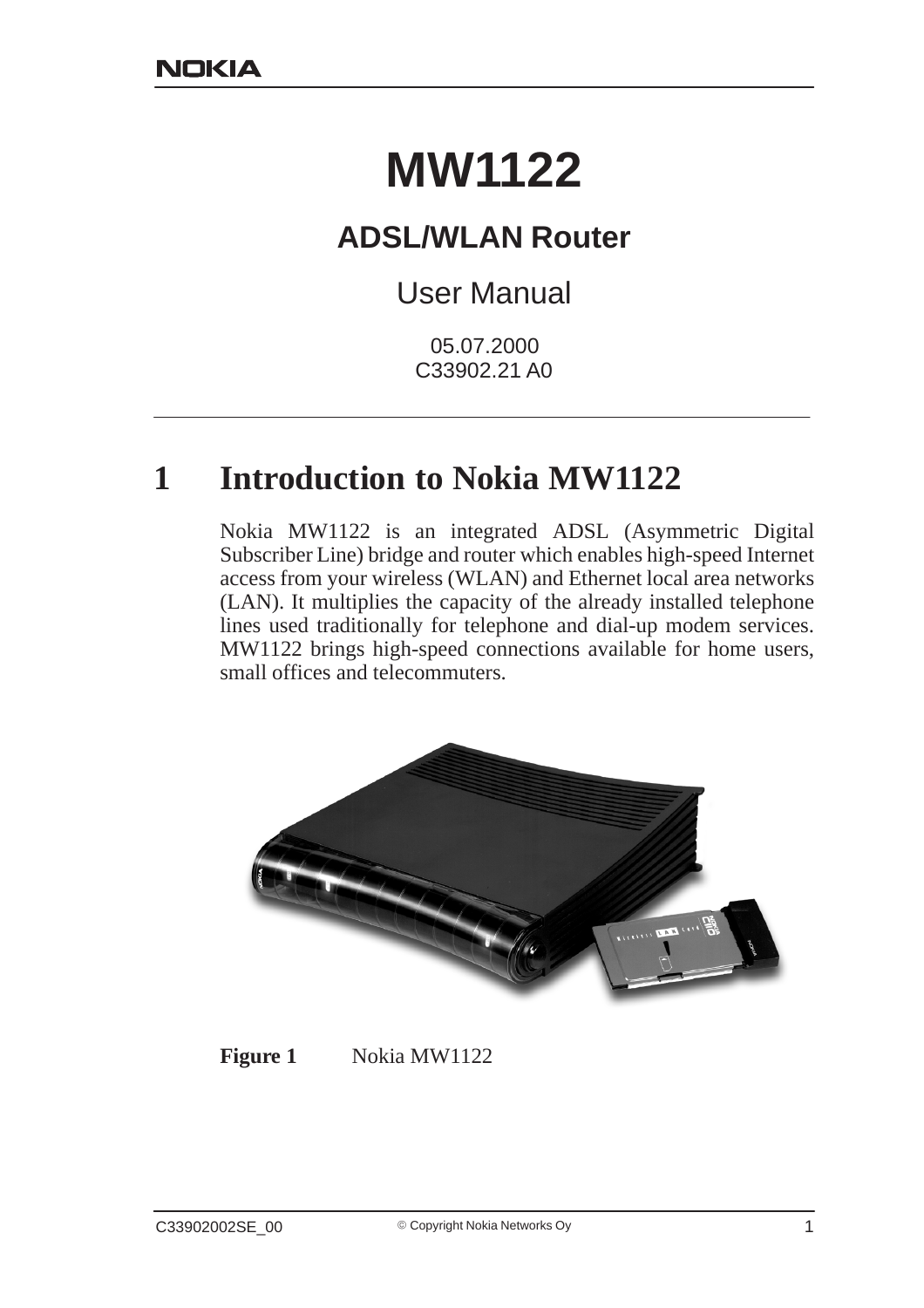## **2 Installing MW1122**

Before you install MW1122 you may want to familiarise yourself with the interfaces and indicator lights of MW1122. From section 2.3 you will find a step-by-step installation procedure, which shows the physical installation of MW1122.

## **2.1 Interfaces**

MW1122 has one ADSL line interface and two LAN interfaces: WLAN and ETH (wireless LAN and 10Base-T Ethernet). It also has a local management interface (CLI) for management purposes. The ADSL line interface is compatible with ITU-T G.992.1 specification. The wireless LAN port interface supports Nokia's 11 Mbit/s IEEE 802.11b WLAN PC Card.



**Figure 2** MW1122 back panel

## **2.2 Indicator lights**

MW1122 has six indicator lights on the front panel: PWR, STA, WLAN, COL, ETH, and DSL. STA indicator is red. Other indicators are green.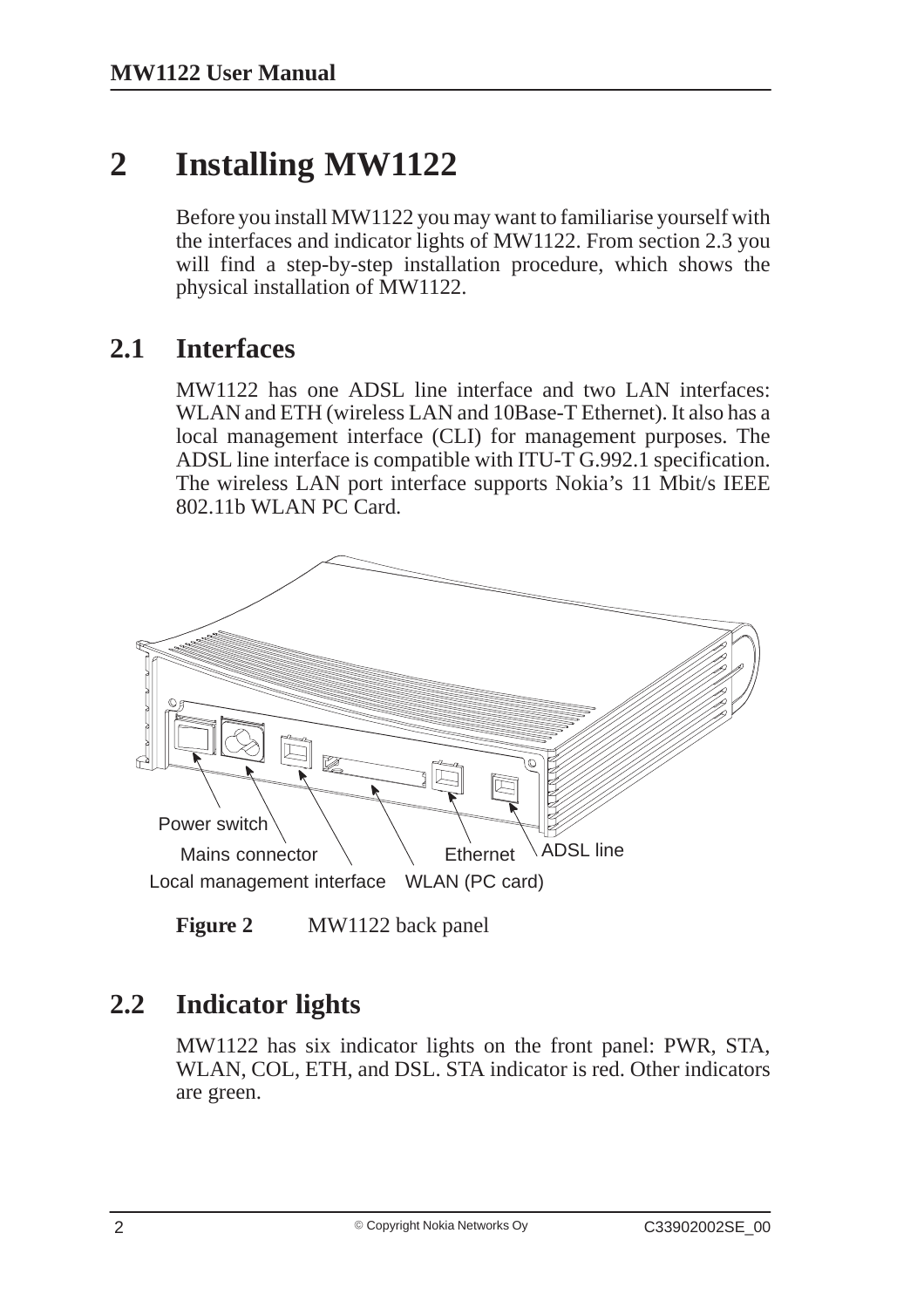

**Figure 3** MW1122 front panel indicators

**DSL** GREEN

|           | Off ADSL link is down.                       |
|-----------|----------------------------------------------|
|           | Blinks ADSL connection is being established. |
| <b>On</b> | ADSL link is up.                             |

**ETH** GREEN

| Off           | Ethernet is down.               |
|---------------|---------------------------------|
| On            | 10Base-T Ethernet is functional |
| <b>Blinks</b> | Receives traffic from Ethernet. |

- **COL** GREEN
- Blinks Collisions on the Ethernet. Note, that it is normal that some collisions occur on the Ethernet.

#### **WLAN** GREEN

- Off No stations on the WLAN or WLAN PC Card not inserted.
- On Stations on the WLAN but no traffic.<br>Blinks Receives traffic through the WLAN is
- Receives traffic through the WLAN interface.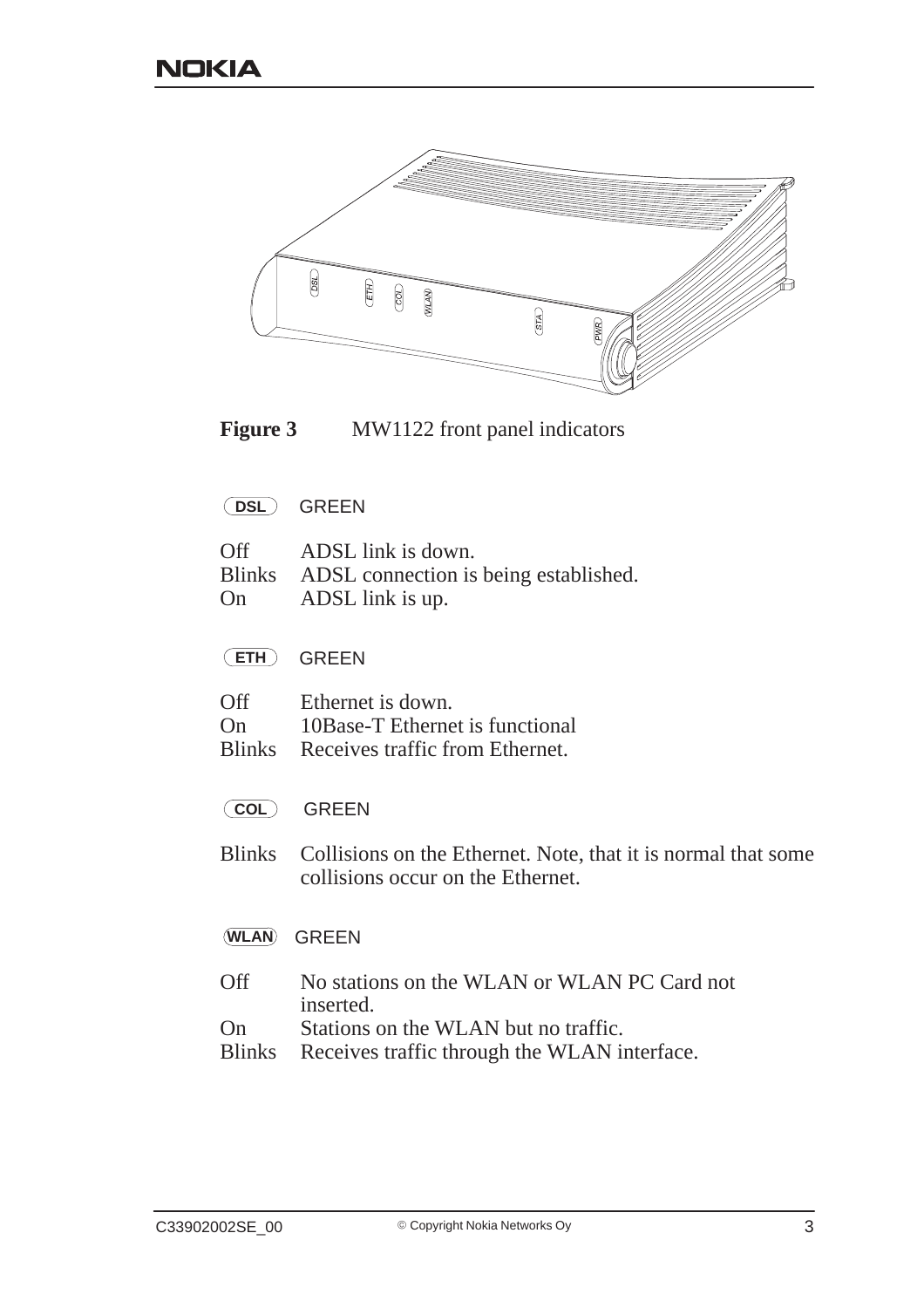| <b>STA</b>       | <b>RFD</b>                                  |
|------------------|---------------------------------------------|
| <b>Off</b><br>On | OK.<br>Hardware malfunction during startup. |
| $($ PWR $)$      | <b>GREEN</b>                                |
| Off              | Power off.<br>Power on.                     |

## **2.3 Step-by-step installation procedure**

- 1. Plug the mains power cord to a mains outlet.
- 2. Plug the antenna into the antenna connector of the wireless LAN card, if included.
- 3. Insert the wireless LAN card, if included, gently into the MW1122 WLAN slot on the MW1122 back panel. Ensure that the card is aligned correctly.
- 4. Switch on MW1122. The PWR indicator lights up.
- 5. Ensure that wireless LAN clients (that is, the wireless devices you want to use in your network) have the same configuration as the wireless LAN card in the MW1122 modem and that they are in the Infrastructure mode. The default wireless LAN configuration of MW1122 is the following:

|              | regulatory-domain according to your location of use (Europe, |
|--------------|--------------------------------------------------------------|
|              | Canada, USA, or Japan)                                       |
| network name | MW-wxyz (case-sensitive), where wxyz are                     |
|              | the last four numbers from your MW1122                       |
|              | serial number                                                |

When you have set the network name to your wireless client, the wireless connection is established and the WLAN indicator on MW1122 fron panel will be lit.

6. Connect the 8-pin Ethernet cable between your PC and the Ethernet connector on the MW1122 back panel if you want use a PC equipped with a 10Base-T Ethernet card. Switch on your PC. The ETH indicator will be lit.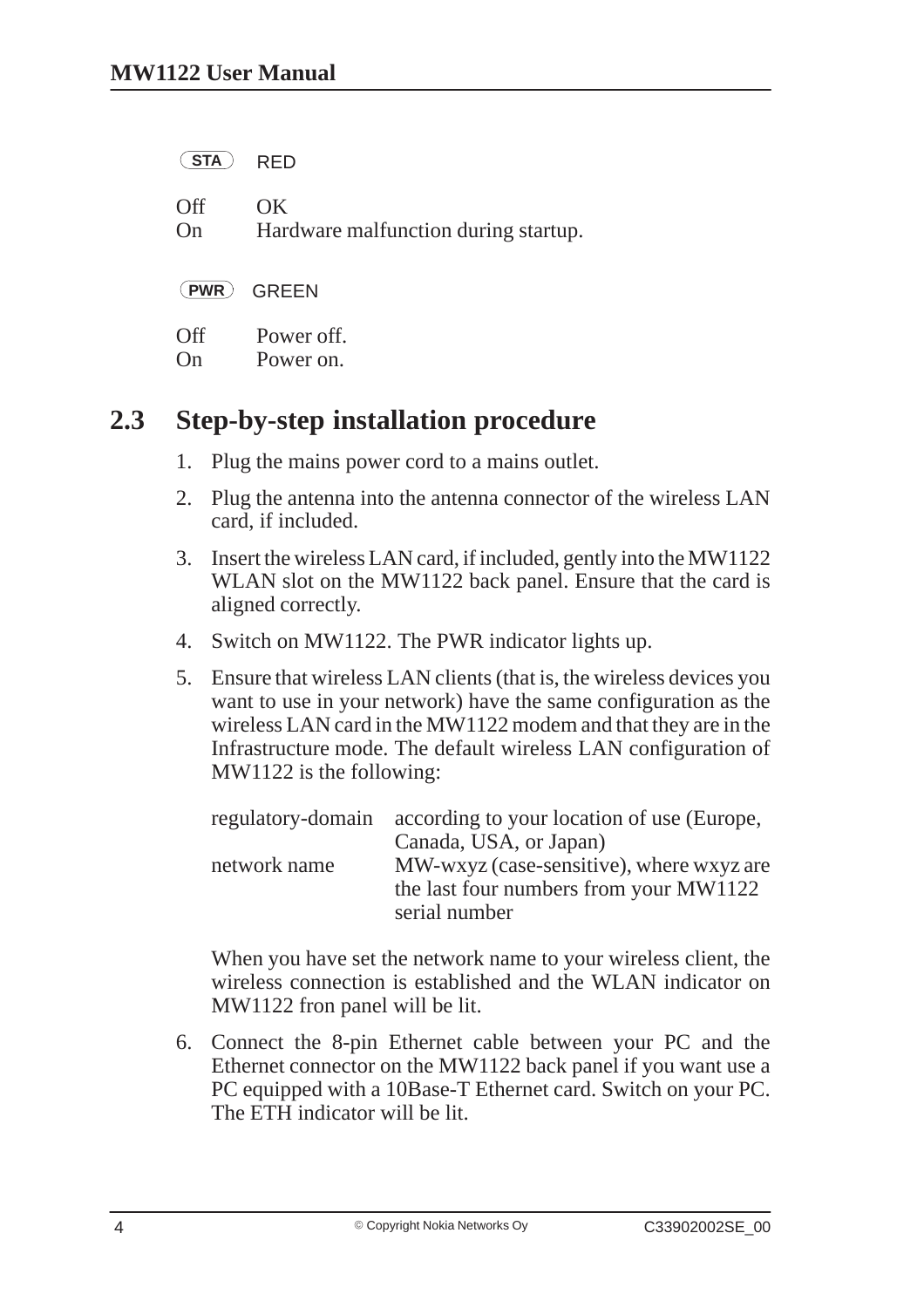7. Connect the 6-pin ADSL line cable between the ADSL connector on the MW1122 back panel and your ADSL line wall socket. If you want to use telephone and data services simultaneously connect a splitter according to Figure 4. After a while, the DSL indicator starts blinking indicating that the ADSL connection is being established. After the connection has been established successfully the DSL indicator remains lit.



**Figure 4** MW1122 and splitter connected

Now, your MW1122 has been connected and you can check the connections according to your service provider's instructions.

## **3 Configuring MW1122**

Your service provider has configured your MW1122 for the service. However, you may want to change the settings regarding your wireless network. You will find these settings on the Wireless LAN and WLAN Clients web pages. **Do not change other settings unless specifically asked by your service provider.** You can change MW1122 settings with an ordinary web browser such as Microsoft Internet Explorer or Netscape Navigator.

If the WLAN indicator is lit on the MW1122 front panel, you can use your WLAN client for configuration. Of course, you can also use a PC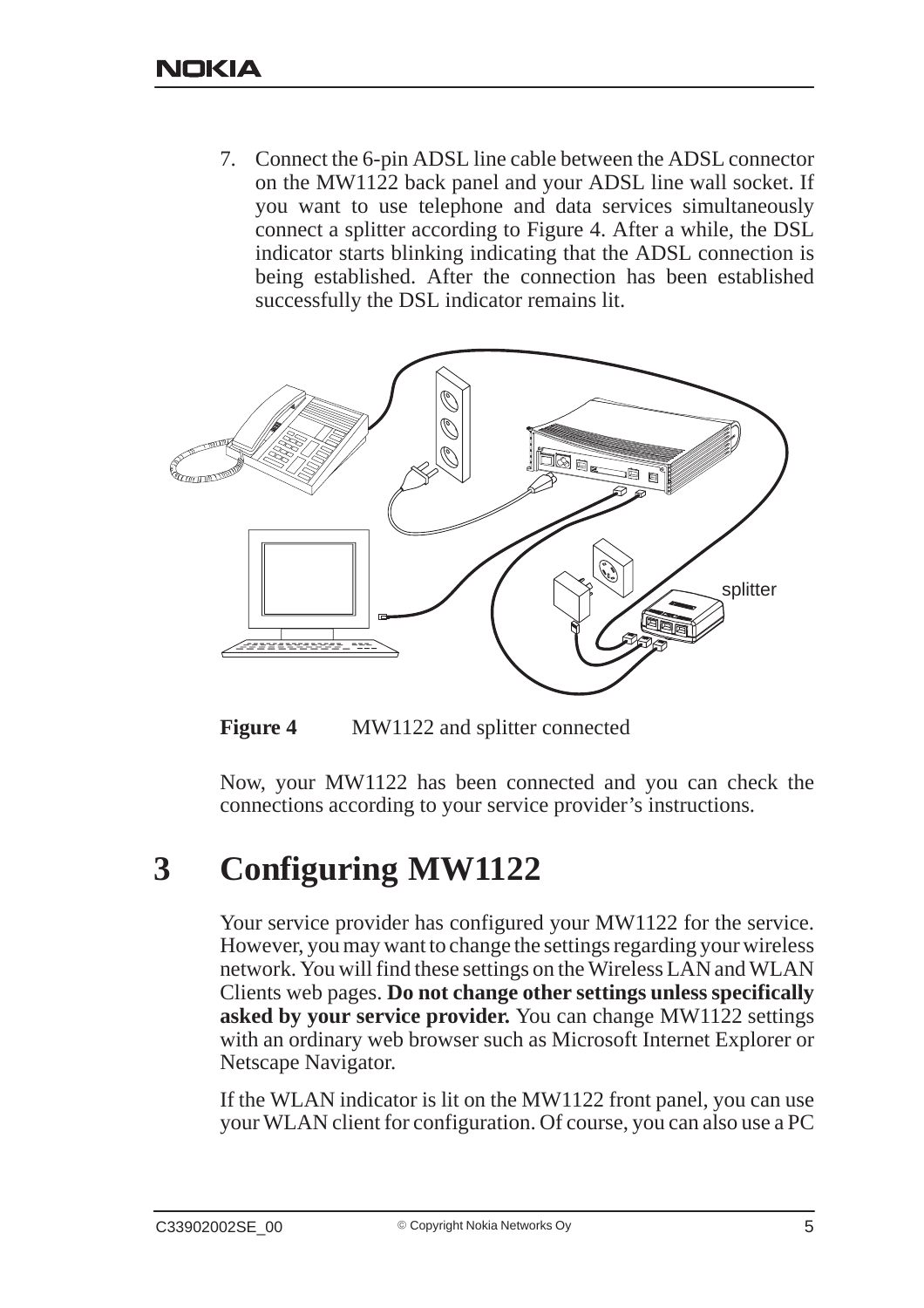connected to the ETH port of MW1122. In this case the ETH indicator should be lit.

### **3.1 Browser management**

You can use your PC's web browser software to access the web configuration pages in MW1122. To access the web pages you must know the IP address of your MW1122 or, alternatively, the "name" that your MW1122 recognises.

#### **Note**

Before using your web browser for configuration, you must know the IP address or the name assigned to your MW1122.

 There are three ways to find out whether to use a name or an IP address:

- $\bullet$ Your service provider has given you an IP address for MW1122.
- $\bullet$  Your MW1122 uses Dynamic Host Configuration Protocol (DHCP) and Domain Name Server. In this case the name is *MW1122*.
- $\bullet$ Your MW1122 uses DHCP. In this case run winipcfg.exe (Windows 95) or ipconfig.exe (Windows NT). The IP address of MW1122 is the Default Gateway address shown by the ipconfig program.

#### **3.1.1 Opening a connection**

To open a connection to the Nokia MW1122:

- 1. Start your web browser.
- 2. Enter the name ('MW1122') or IP address of your Nokia MW1122 in the browser's Location or Address field and press Enter.
- 3. Type in the username/password as requested. If no username/password is required, just click OK to proceed. The Nokia MW1122 Main Page appears.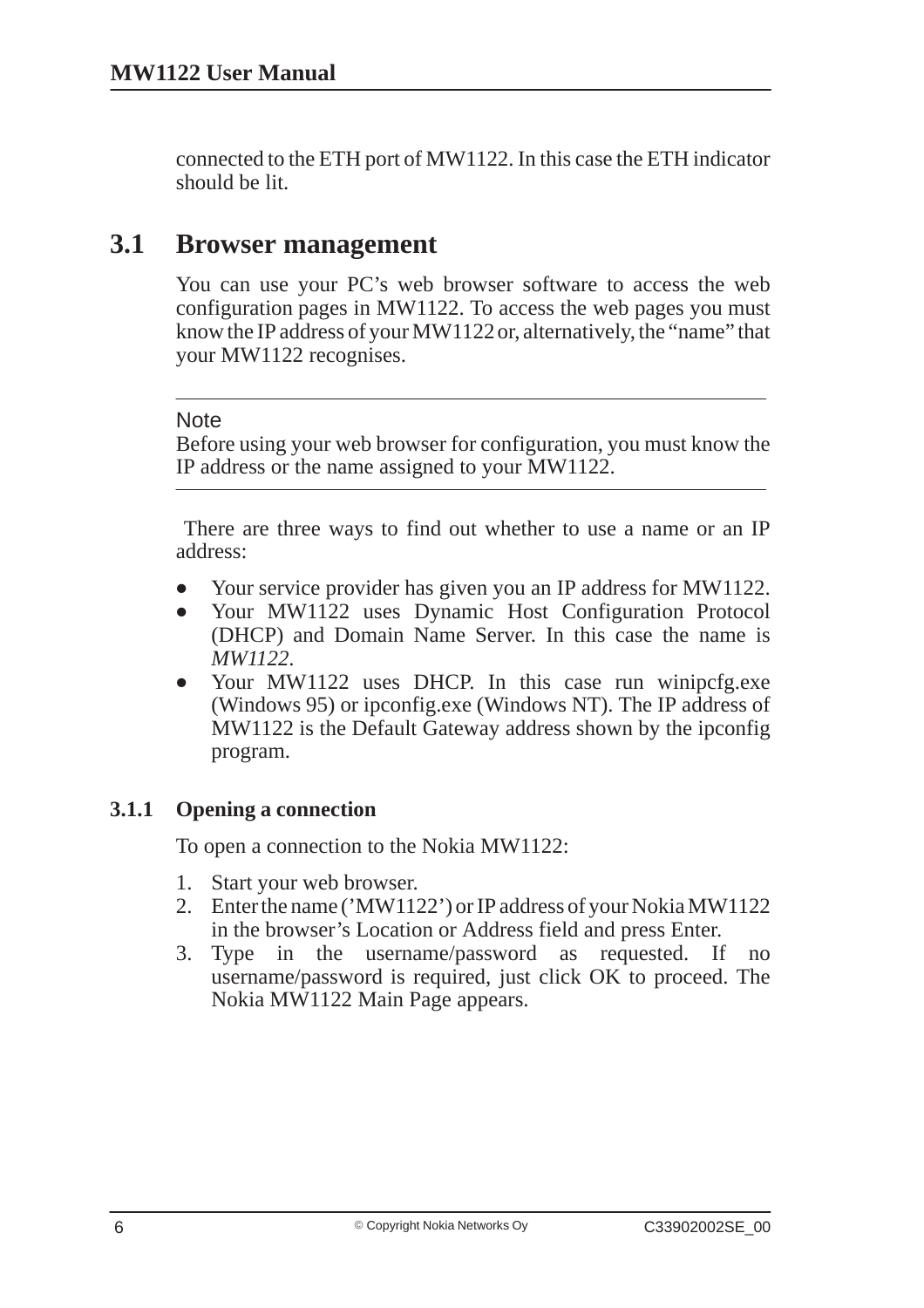#### **3.1.2 Main Page**

Main Page is shown first when you use a web browser to connect to MW1122.The list on the left shows the current page highlighted. Clicking an item on the list (Wireless LAN, WLAN Clients, Service Providers, Local Network, Statistics, Restart, and Save Config) takes you to the corresponding page. Typically, you will only have to change the Wireless LAN and WLAN Clients settings.

**Note** 

When you make modifications to the configuration, remember to save the configuration and restart your MW1122 for your changes to take effect.

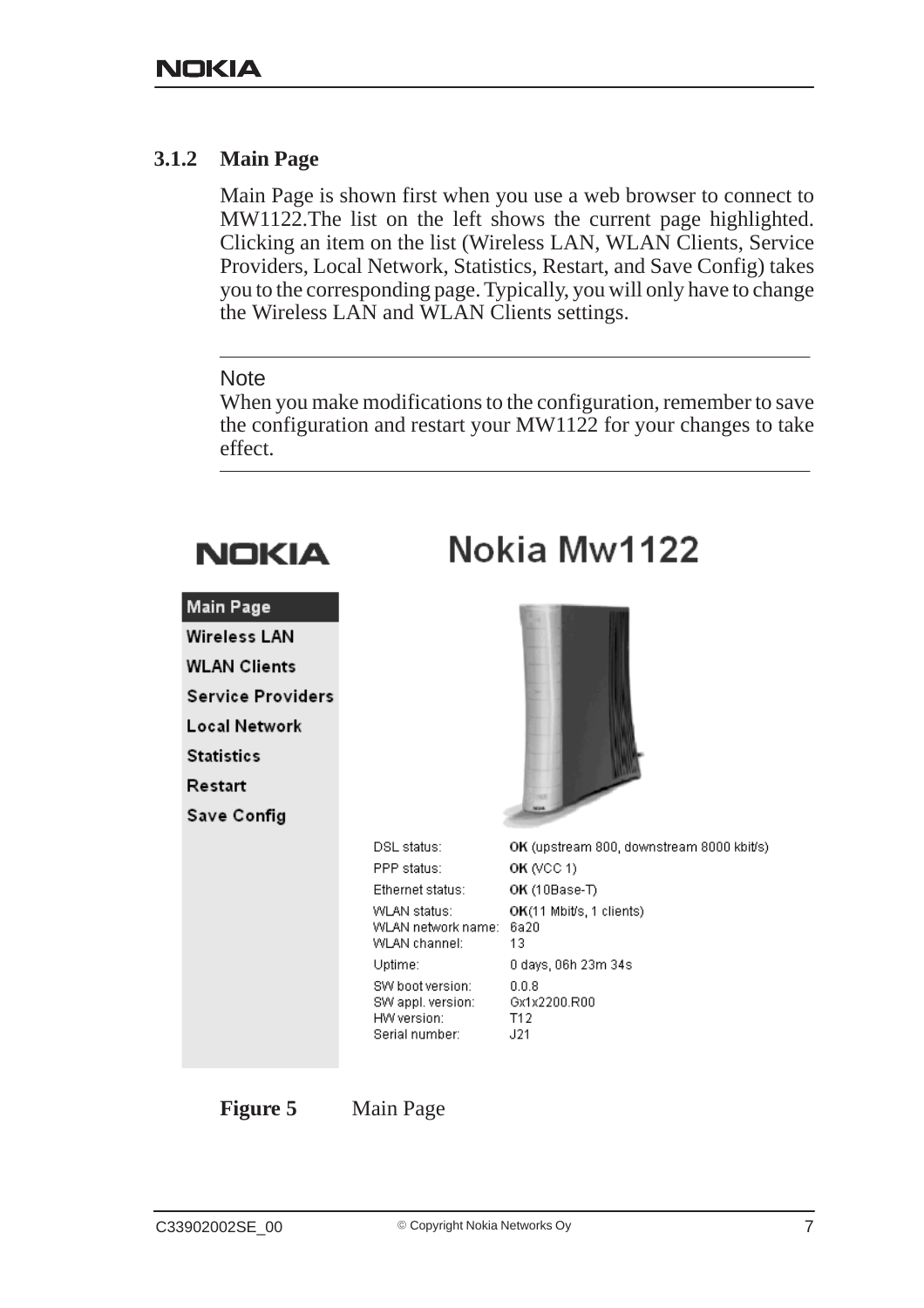The Main Page shows you the statuses of the DSL line, Ethernet interface, and wireless LAN interface. It also shows the number of wireless LAN clients on your network, wireless LAN network name and the channel in use. Software and hardware versions and the serial number of MW1122 are shown in the bottom of the page.

#### **3.1.3 Wireless LAN page**

You can change wireless LAN network settings on the Wireless LAN page.

## **NOKIA**

## Nokia Mw1122

| Main Page                | Wireless LAN: Nokia C110/C111 WLAN card |                        |         |  |
|--------------------------|-----------------------------------------|------------------------|---------|--|
| <b>Wireless LAN</b>      |                                         |                        |         |  |
| <b>WLAN Clients</b>      | Network name:                           |                        | MW-1122 |  |
| <b>Service Providers</b> | Regulatory domain:                      |                        | Europe  |  |
| Local Network            | Radio channel:                          |                        | l 10    |  |
| <b>Statistics</b>        | Transmit power:                         |                        | Default |  |
| Restart                  |                                         |                        |         |  |
| Save Config              |                                         | Reload<br><b>Apply</b> |         |  |
|                          |                                         |                        |         |  |
|                          |                                         |                        |         |  |
|                          |                                         |                        |         |  |

**Figure 6** Wireless LAN page

#### **Note**

When you click the Apply button, the WLAN subsystem will be reseted automatically. If you have changed the network name and you are accessing MW1122 through the wireless connection, the wireless link will be disconnected. You must reconfigure the network name to your wireless LAN client to continue configuration. The Reload button restores the settings if you have not saved the configuration yet.

*Network name* identifies your network and must be the same in all wireless LAN clients on your network. The default network name is MW-wxyz (case-sensitive), where wxyz are the last four numbers from your MW1122 serial number.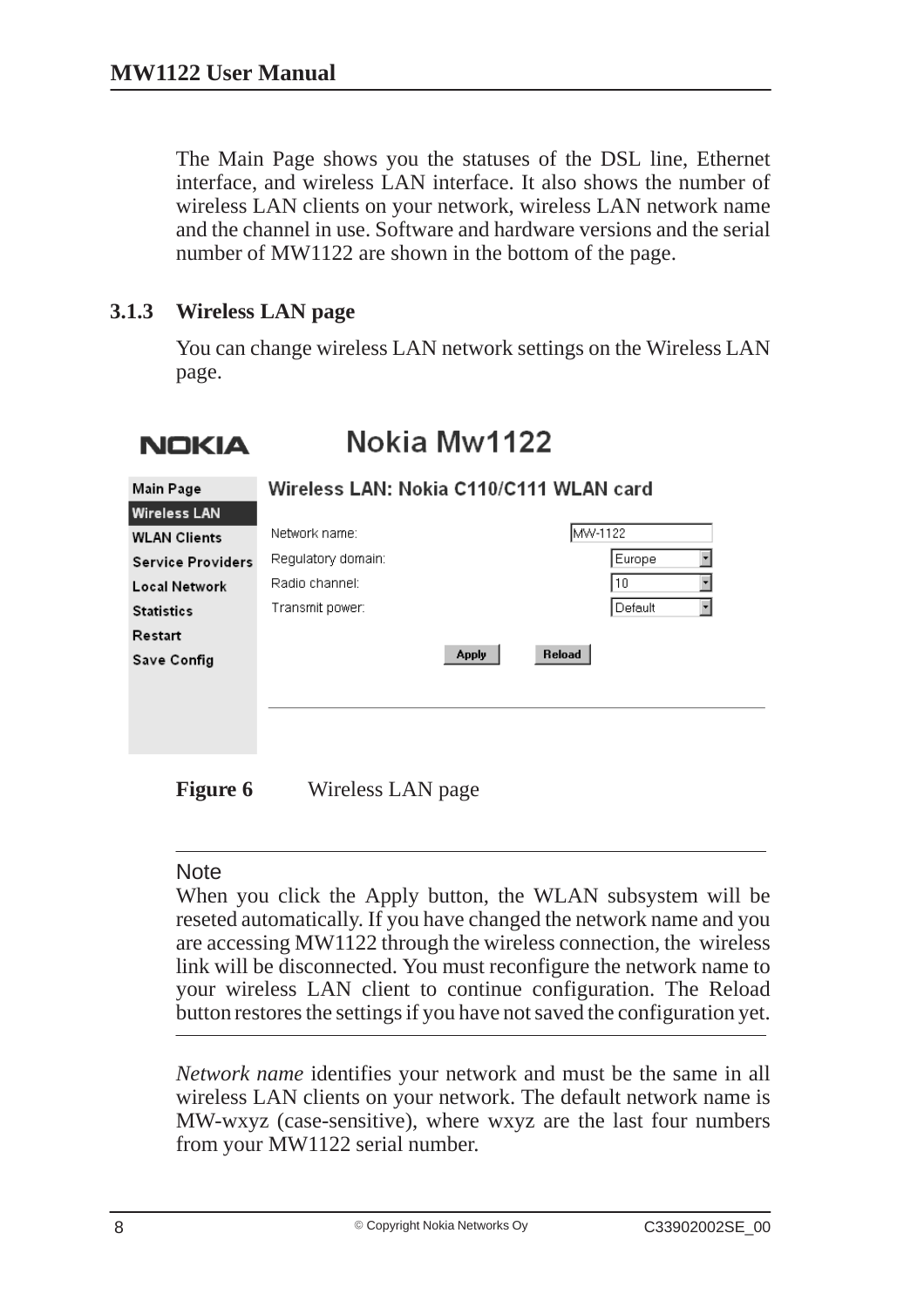Set *Regulatory domain* according to your location of use. The *Regulatory domain* setting affects the available *Radio channels*. The radio channels corresponding to the regulatory domains are:

| Europe     | 113 |
|------------|-----|
| Canada     | 111 |
| <b>USA</b> | 111 |
| Japan      | 14  |

Change *Transmit power* if your wireless network becomes weak on the edges.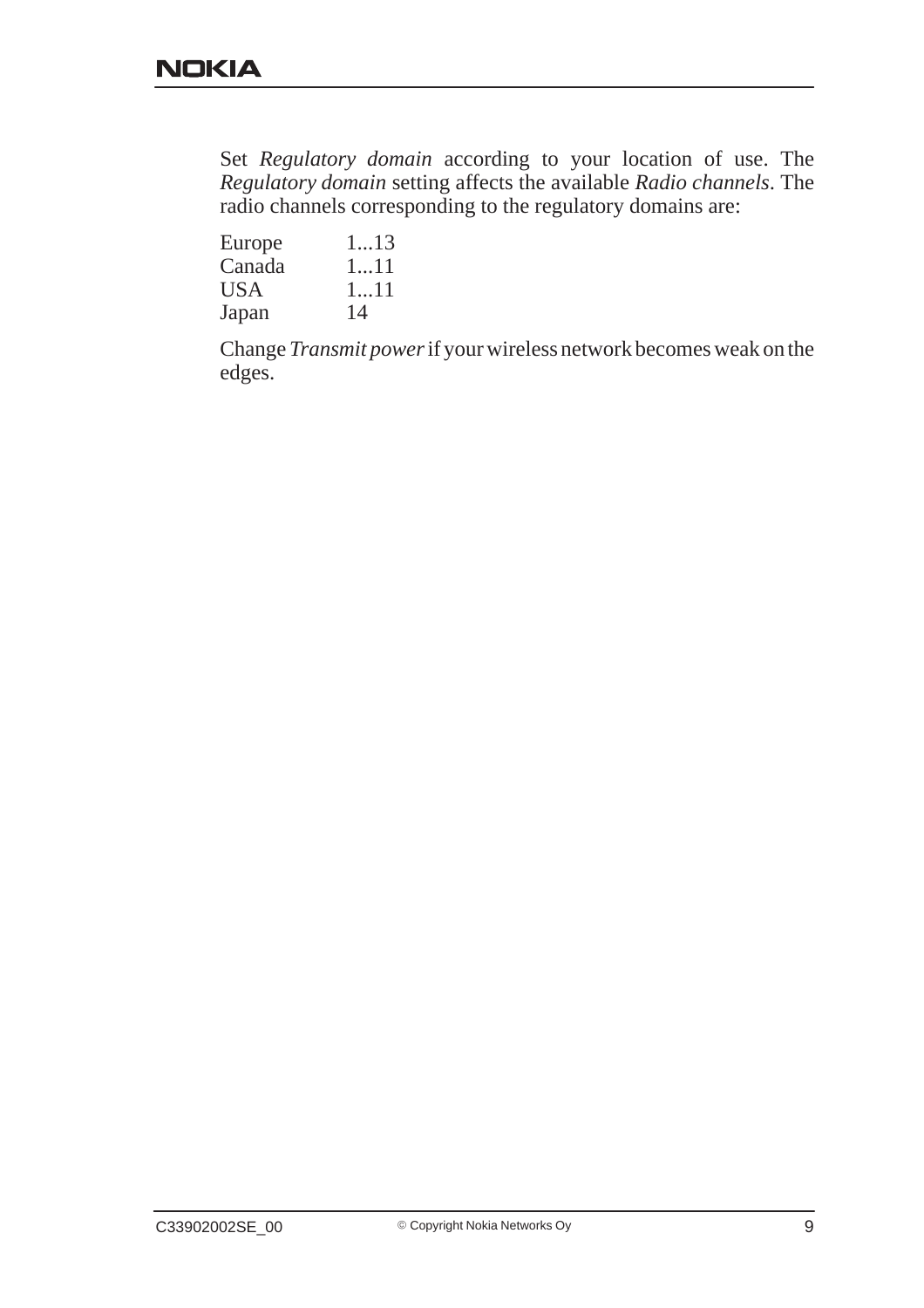#### **3.1.4 WLAN Clients page**

On the *WLAN Clients* page you can enable access control based on the MAC addresses of your wireless LAN clients. When access control is enabled, only the wireless stations on the Client table are allowed access to your wireless network. On this page, you can also activate Wired Equivalent Privacy (WEP) and set the encryption key parameters. Note, that unless you have encryption enabled other WLAN clients nearby have the possibility of monitoring the traffic on your wireless network

#### Nokia Mw1122 **NOKIA**

| Main Page<br><b>Wireless LAN</b>                                    | <b>WLAN Clients</b>                                                                                                                                    |                                  |                                                      |
|---------------------------------------------------------------------|--------------------------------------------------------------------------------------------------------------------------------------------------------|----------------------------------|------------------------------------------------------|
| <b>WLAN Clients</b><br><b>Service Providers</b>                     | Admission method<br>Encryption (WEP)                                                                                                                   | No restriction<br>No encryption  | $\overline{\phantom{0}}$<br>$\overline{\phantom{a}}$ |
| <b>Local Network</b><br><b>Statistics</b><br>Restart<br>Save Config | Fixed WEP keys<br>Length<br>Key.<br>None<br>$\blacktriangledown$<br>1<br>$\overline{2}$<br>None<br>3<br>None<br>۳<br>None<br>4<br>$\blacktriangledown$ | Reload<br><b>Apply</b>           | Default<br>⊙<br>O<br>O<br>O                          |
|                                                                     | Client table<br>Name                                                                                                                                   | WEP key<br>MAC address<br>length |                                                      |
|                                                                     | WEP key                                                                                                                                                | None<br>$\overline{\phantom{a}}$ | Add new                                              |

The client table is empty.

#### **Figure 7** WLAN Clients page

#### **Enabling access control**

You can add a wireless station to the *Client table* by typing its MAC address to the *MAC address field* and clicking the *Add new* button. Use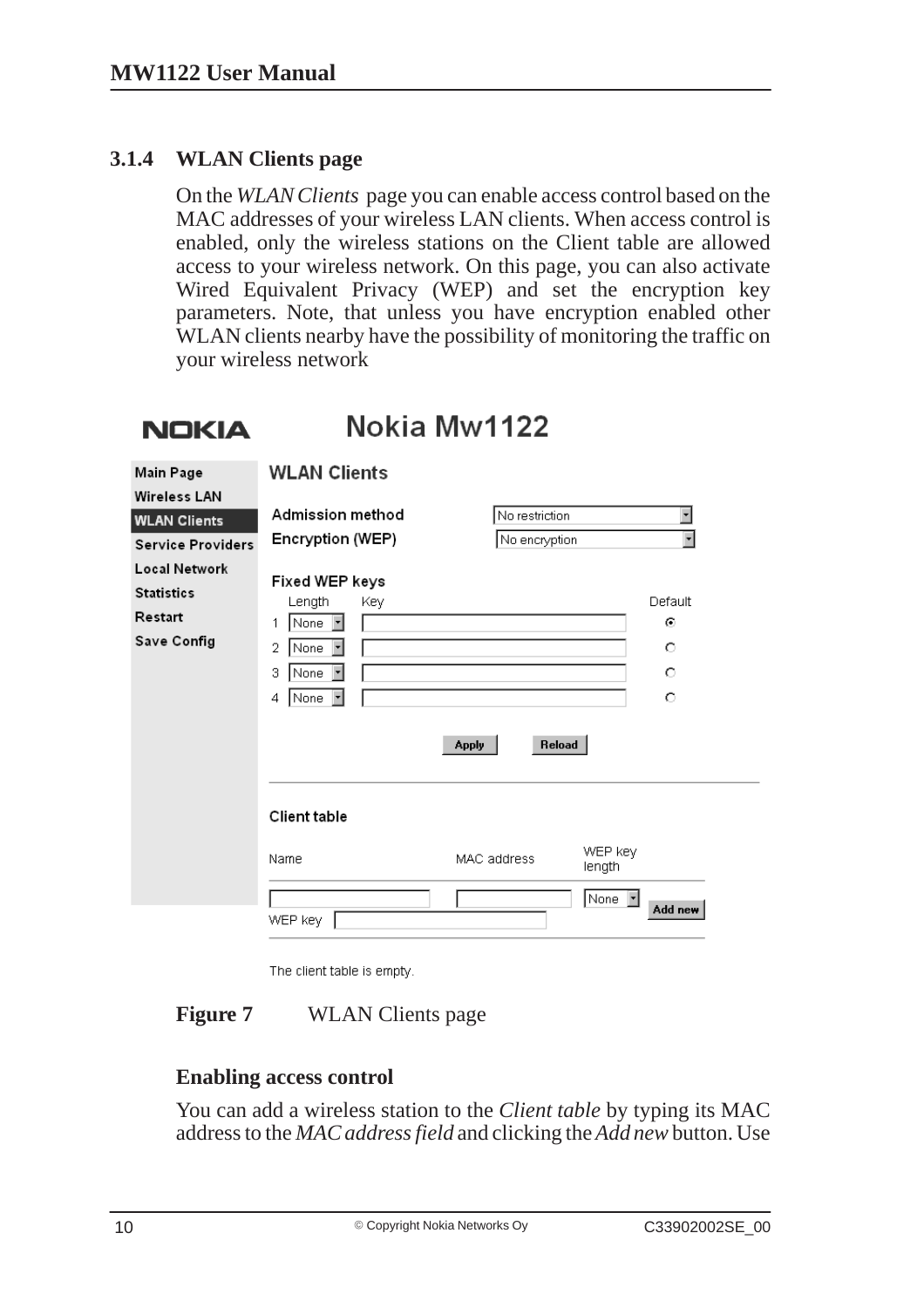lower case characters only when typing the MAC address. You must identify the wireless station by filling the *Name* field. Activate the Client table by selecting *Client table MAC address* from the *Admission method* pull-down list and clicking the *Apply* button. Click *Remove* button if you want to remove a client from the Client table.

#### **Encrypting wireless connection**

If you want to activate WEP, you have two options:

- $\bullet$  Use a fixed default key for all stations. There are four default keys available and the key is selected by clicking the corresponding radio button. Typically, there is no need to use any other key than number 1.
- $\bullet$  Use a separate station-specific key. Enter this key in the Client table *Wep key* field.

Before you type the encryption key, select the key length from the pull-down list. Available lengths are 40 bits and 128 bits. If you select a 40-bit key, you must enter a key with 10 characters. If you select a 128-bit key, you must enter a key with 32 characters. The key is a hexadecimal string, so the available characters are 0, 1, 2, 3, 4, 5, 6, 7, 8, 9, 0, a, b, c, d, e, and f.

#### **Note**

Remember to configure the same key to your wireless client. If you use your wireless client for web configuration, you can copy the key from the *Key* field and paste it to the wireless LAN client software. Then you can click the *Apply* to activate encryption. Note, that if you enable encryption on either client or MW1122 only, the wireless link will be disconnected until you have enabled encryption on both devices.

There are five security modes which can be chosen from *Encryption mode* pull-down list:

- $\bullet$  No encryption; In this mode, encryption is always disabled. If a station tries shared-key authentication, a failed authentication will result.
- $\bullet$  Allowed; In this mode, a station may use either open-key or shared-key authentication. If a station uses open-key authentication, encryption is disabled. If a station uses shared-key authentication, encryption is used.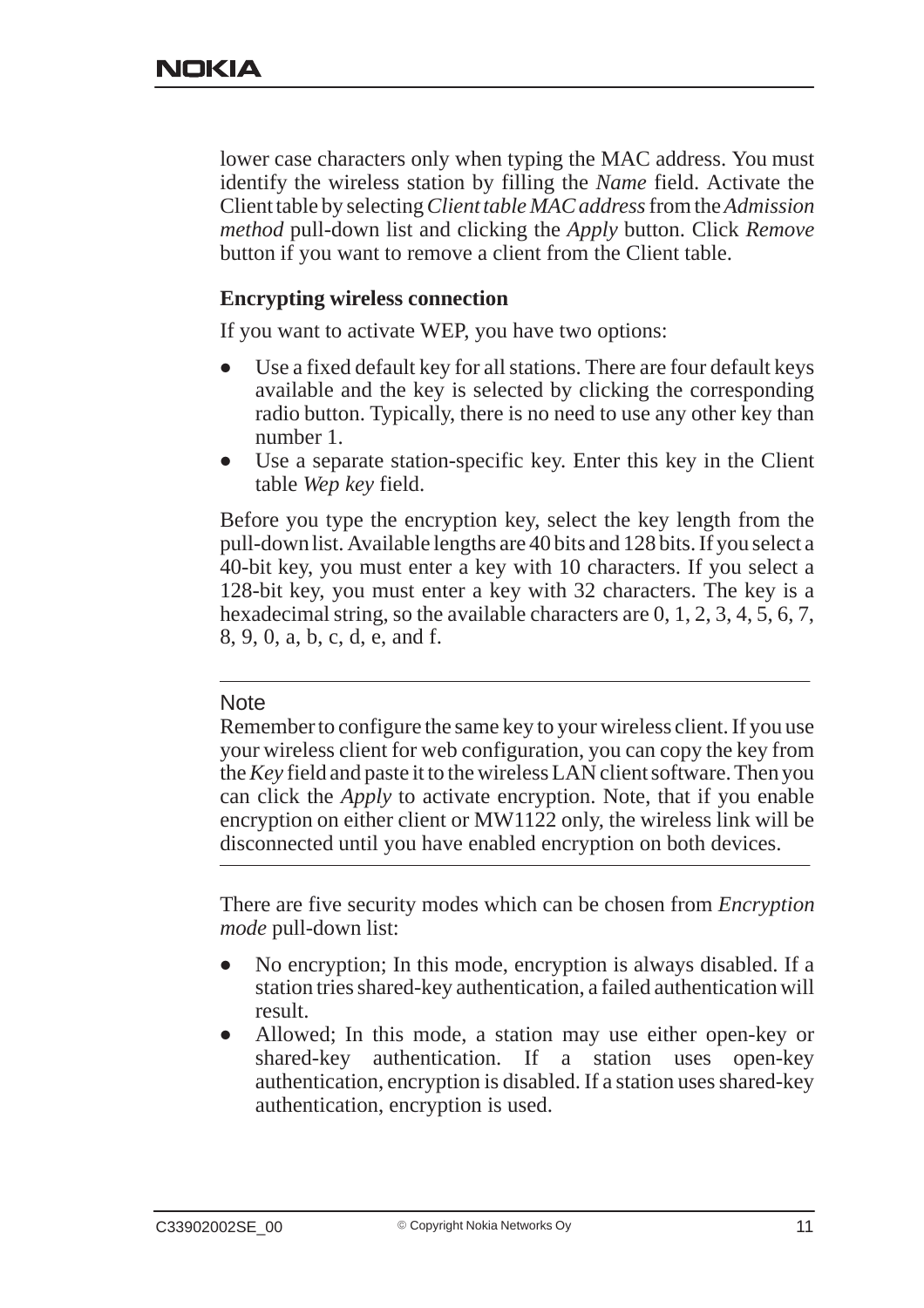- $\bullet$  Required; In this mode, it is mandatory to use shared-key authentication. If open-key authentication is used, a failed authentication will result. When a station uses shared-key authentication, encryption is always used. Default keys are used if no station-specific key exists. Broadcast and multicast data will be encrypted using the default key.
- $\bullet$  Required, Wifi; In this mode, a station may use either open-key or shared-key authentication and in both cases encryption is always used. Default keys are used if no station-specific keys exist. Broadcast and multicast data will be encrypted using the the default key.
- $\bullet$  Required, specific keys; In this mode, a station must use shared-key authentication and station-specific key. If the station uses open-key authentication or station-specific key is not available, a failed authentication will result. Successful shared-key authentication results encryption using the station-specific keys. Broadcast and multicast data will be encrypted using the default key.

In most cases, it is acceptable to use default keys. Most modes also allow concurrent use of station-specific and/or user-specific keys at the same time. Wifi mode provides lower authentication support but it supports all certified WLAN clients. Wifi mode is recommended if other than Nokia wireless LAN cards are used.

Figures 8 and 9 show Wlan Clients page with default key and station-specific keys used, respectively. In Figure 8, the station "PC1" on the Client table uses the default key 1. Additonally, the Client table is used as a MAC address -based access control list. In Figure 9, stations "PC1" and "PC2" use the station-specific key given in the *WEP key* field on the Client table. The MAC address -based access list is not needed, but the default key is used to encrypt the broadcast/multicast traffic.

#### **Note**

If you are using a station-specific key, you must also configure the default key because it is used for broadcast.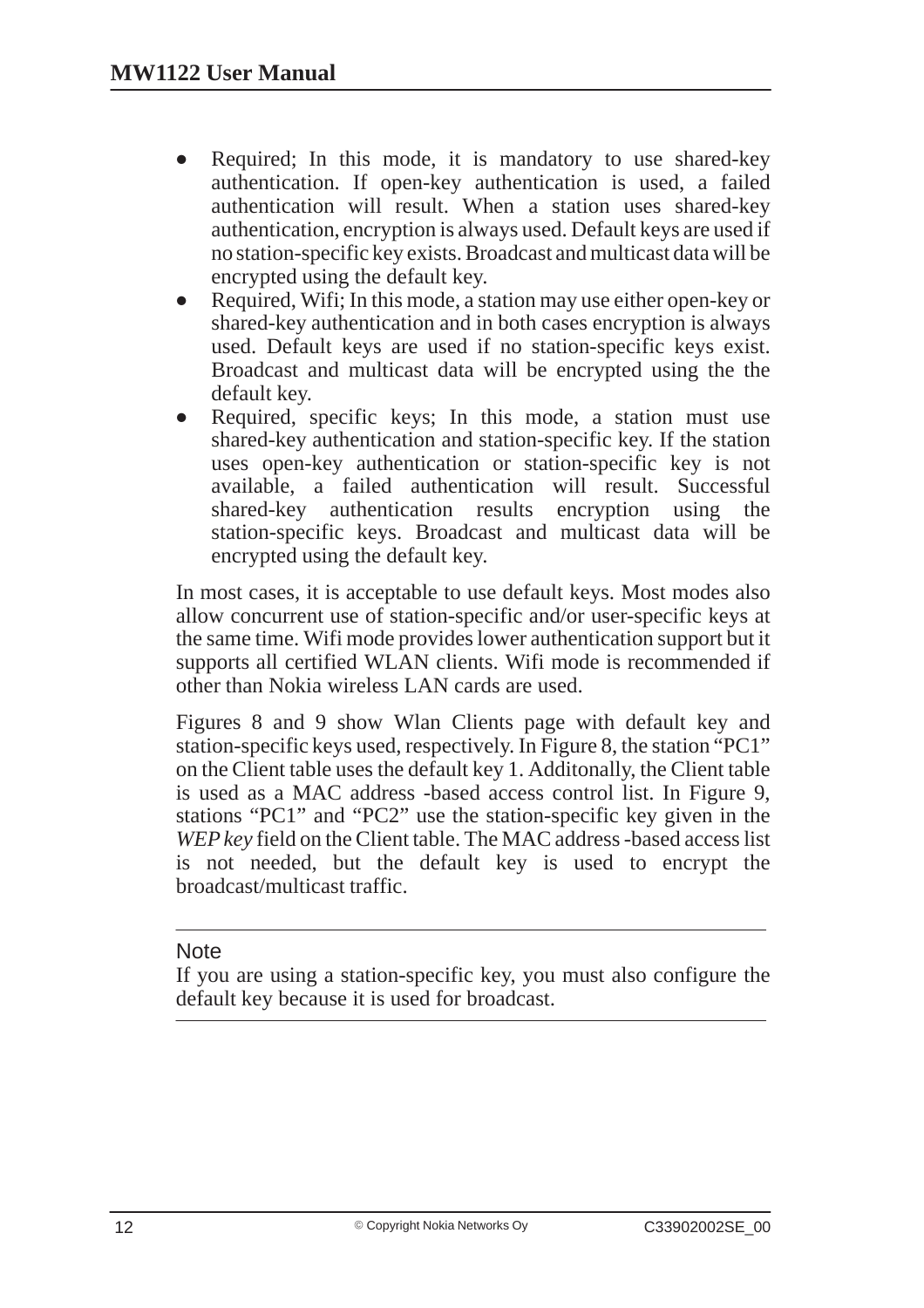#### **Note**

When you click the Apply button, the WLAN settings become active. If you have enabled the access list or changed the encryption mode and you are accessing MW1122 through the wireless link, the connection will be lost. You must reconfigure the wireless LAN client to continue configuration.

#### Nokia Mw1122 **NOKIA**

| Main Page                                                           | <b>WLAN Clients</b>                                                                                                                        |                          |                             |                                         |
|---------------------------------------------------------------------|--------------------------------------------------------------------------------------------------------------------------------------------|--------------------------|-----------------------------|-----------------------------------------|
| <b>Wireless LAN</b>                                                 | Admission method                                                                                                                           | Client table MAC address |                             | $\blacksquare$                          |
| <b>WLAN Clients</b><br><b>Service Providers</b>                     | Encryption (WEP)                                                                                                                           | Required                 |                             | $\overline{\phantom{0}}$                |
| <b>Local Network</b><br><b>Statistics</b><br>Restart<br>Save Config | Fixed WEP keys<br>Length<br>Key<br>$\vert \cdot \vert$<br>40-bit<br>2345678901<br>1<br>2<br>None<br>$\vert$<br>3<br>None<br>▼<br>None<br>4 | Reload<br><b>Apply</b>   |                             | Default<br>$\odot$<br>O<br>O<br>$\circ$ |
|                                                                     | Client table<br>Name                                                                                                                       | MAC address              | WEP key<br>length<br>None F |                                         |
|                                                                     | WEP key<br>PC1<br>WEP key                                                                                                                  | 00:e0:03:04:79:bc        | None                        | Add new<br>Remove                       |

**Figure 8** WLAN Clients page and default key encryption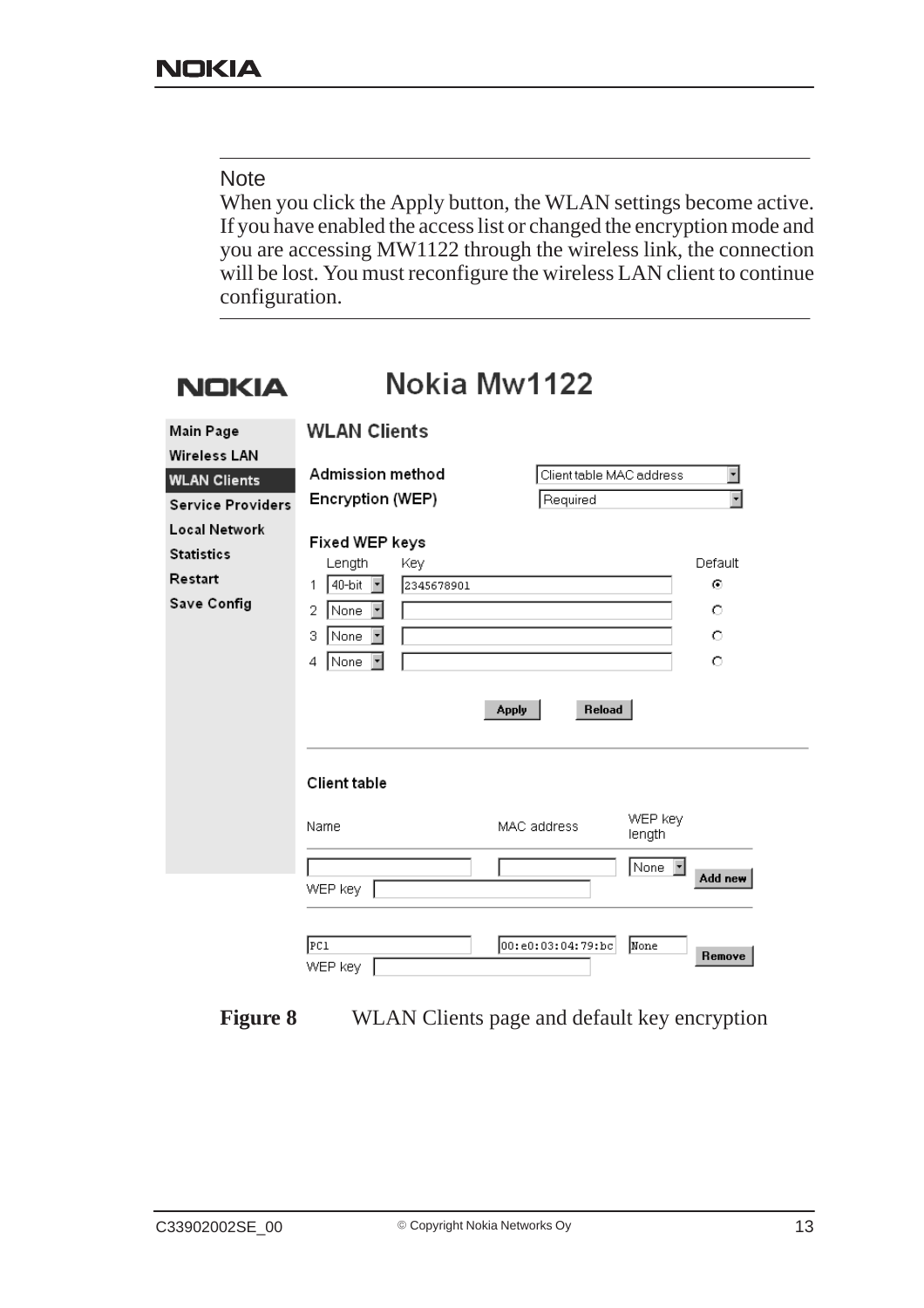| <b>NOKIA</b>                                                 | Nokia Mw1122                                                                                                  |                         |                                             |  |  |
|--------------------------------------------------------------|---------------------------------------------------------------------------------------------------------------|-------------------------|---------------------------------------------|--|--|
| Main Page<br><b>Wireless LAN</b>                             | <b>WLAN Clients</b>                                                                                           |                         |                                             |  |  |
| <b>WLAN Clients</b>                                          | Admission method                                                                                              | No restriction          | $\overline{\phantom{a}}$                    |  |  |
| <b>Service Providers</b>                                     | Encryption (WEP)                                                                                              | Required, specific keys | $\overline{\phantom{a}}$                    |  |  |
| Local Network<br><b>Statistics</b><br>Restart<br>Save Config | Fixed WEP keys<br>Length<br>Key<br>40-bit<br>2345678901<br>회<br>1<br>2<br>None<br>▾<br>з<br>None<br>None<br>4 | Reload<br>Apply         | Default<br>⊙<br>O<br>$\circ$<br>$\circ$     |  |  |
|                                                              | Client table                                                                                                  |                         |                                             |  |  |
|                                                              | Name                                                                                                          | MAC address             | WEP key<br>length                           |  |  |
|                                                              | WEP key                                                                                                       |                         | None<br>$\vert \mathbf{v} \vert$<br>Add new |  |  |
|                                                              | PC1<br>WEP key<br>1234567890                                                                                  | 00:e0:03:04:79:bc       | 40-bit<br>Remove                            |  |  |
|                                                              | FC2<br>WEP key<br>3456789012                                                                                  | 00:e0:03:04:79:11       | $40 - bit$<br>Remove                        |  |  |

**Figure 9** WLAN Clients page and station-specific key encryption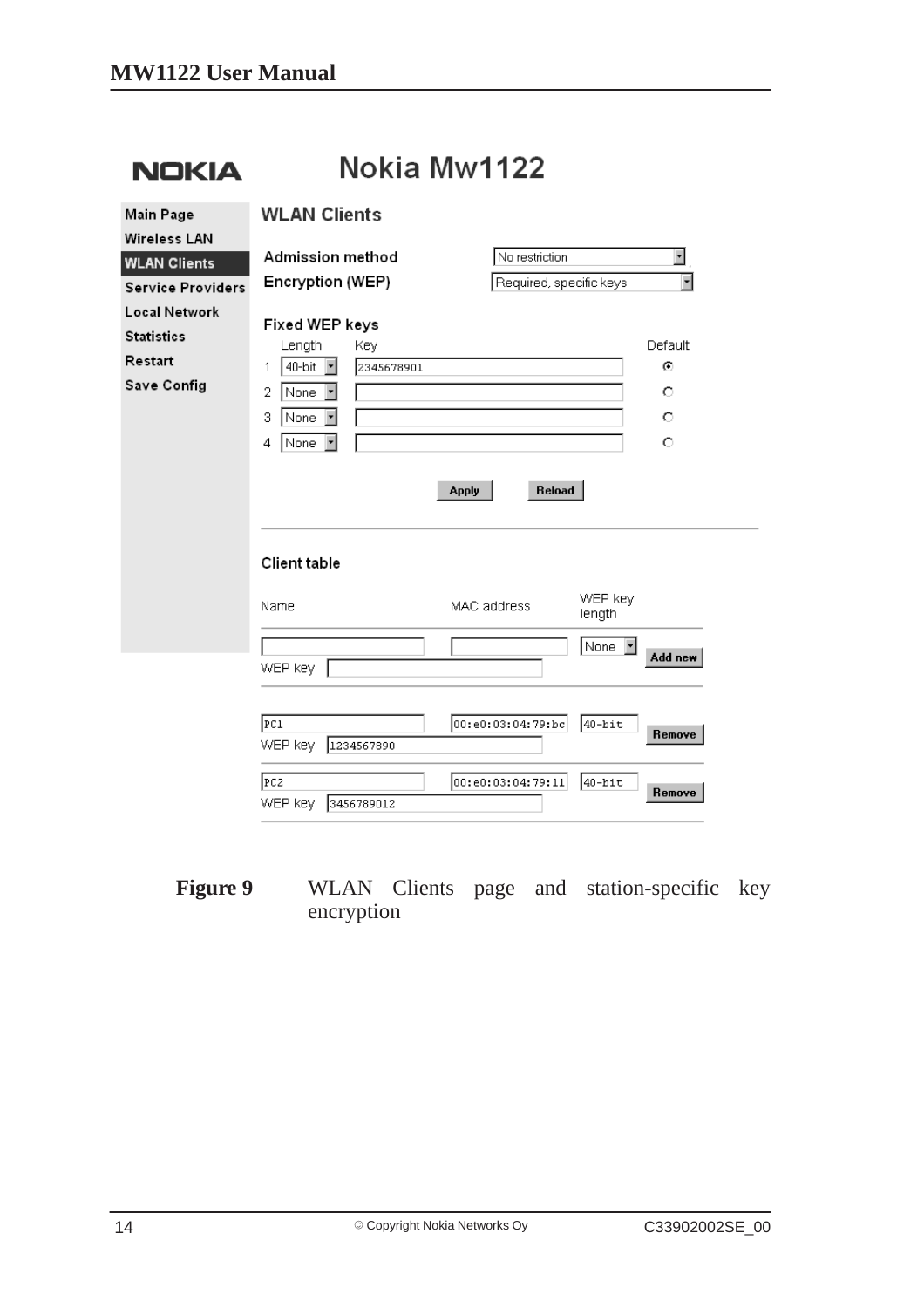**LONEXIA** 

#### **3.1.5 Service Providers pages**

The *Service Providers* page can be used to set authentication for ATM VCCs with PPP encapsulation (Figure 10). You can set the *Authentication method* and the corresponding *Username* and *Password*. You can also view Network connection information in the bottom of the page. If you are using PPTP encapsulation, you can change the name of the connection through the Service Providers page (Figure 11).

| NUKIA                    | INUNIA IVIVV I IZZ                                            |                                  |
|--------------------------|---------------------------------------------------------------|----------------------------------|
| Main Page                | <b>Service provider settings</b>                              |                                  |
| <b>Wireless LAN</b>      |                                                               |                                  |
| <b>WLAN Clients</b>      | Network connection:                                           | VCC1<br>$\overline{\phantom{a}}$ |
| <b>Service Providers</b> |                                                               |                                  |
| Local Network            | Authentication method:                                        | CHAP and PAP<br>٠                |
| <b>Statistics</b>        | Username:                                                     | Inokia                           |
| Restart                  | Password:                                                     | Inokia                           |
| Save Config              |                                                               |                                  |
|                          |                                                               | Reload<br><b>Apply</b>           |
|                          |                                                               |                                  |
|                          |                                                               |                                  |
|                          | Network connection information                                |                                  |
|                          | Connection: PPP over ATM (ppp-vc),<br>VCC 1 (VPI 0 / VCI 100) |                                  |
|                          | PPP status: Not connected                                     |                                  |
|                          |                                                               |                                  |
|                          |                                                               |                                  |
|                          |                                                               |                                  |

Nokio Mw4422

**Figure 10** Service Provider page with PPP configuration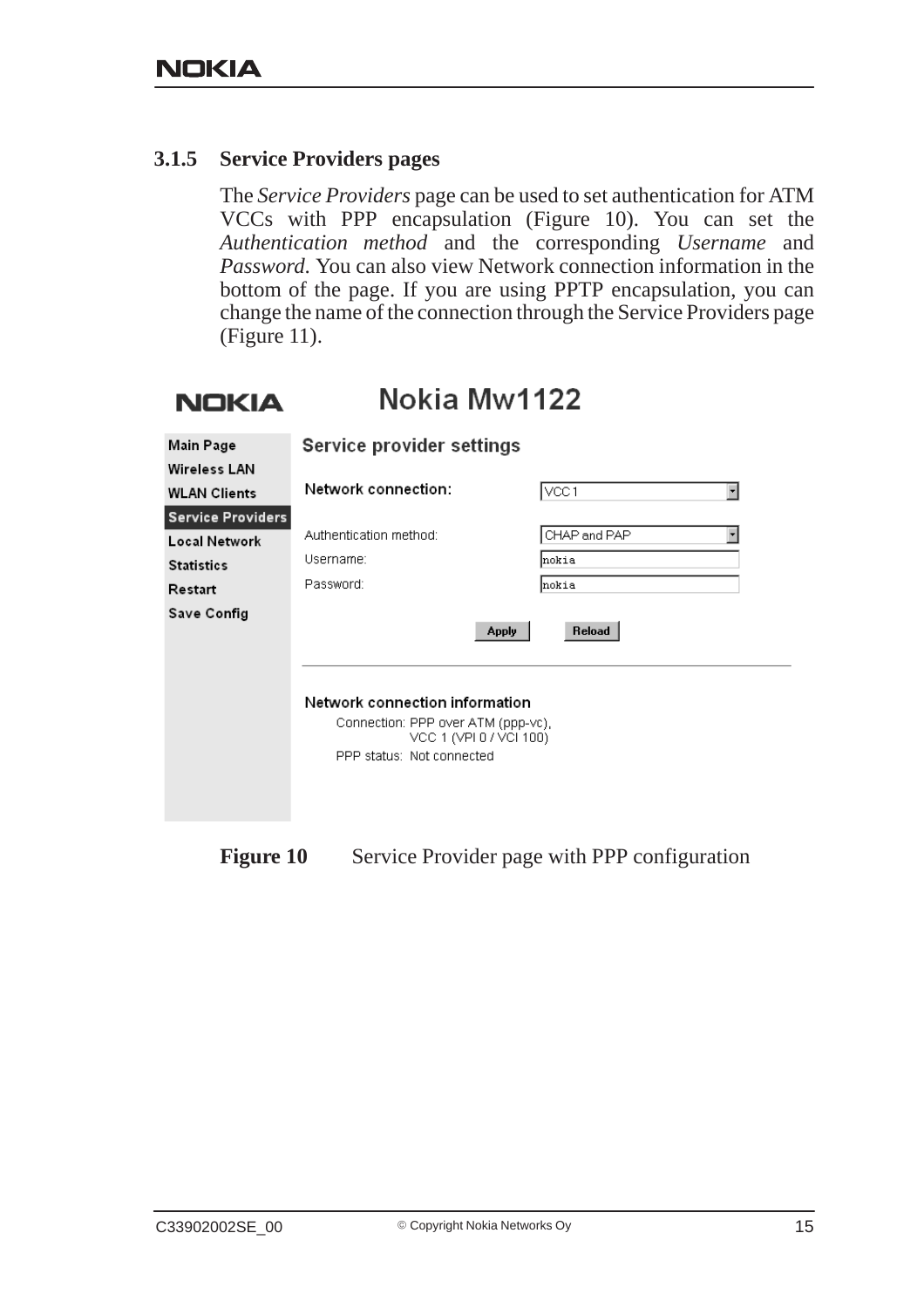| <b>NOKIA</b>                              | Nokia Mw1122                                                                                                                              |  |  |  |  |
|-------------------------------------------|-------------------------------------------------------------------------------------------------------------------------------------------|--|--|--|--|
| Main Page<br><b>Wireless LAN</b>          | Service provider settings                                                                                                                 |  |  |  |  |
| <b>WLAN Clients</b>                       | Network connection:<br>$\overline{\phantom{a}}$<br>Work                                                                                   |  |  |  |  |
| <b>Service Providers</b><br>Local Network | Connection name:<br>Work                                                                                                                  |  |  |  |  |
| <b>Statistics</b>                         | Reload<br><b>Apply</b>                                                                                                                    |  |  |  |  |
| Restart<br>Save Config                    |                                                                                                                                           |  |  |  |  |
|                                           | Network connection information<br>Name:<br>Work<br>Connection: Local tunneling / PPP over ATM (tunneled-ppp-vc).<br>VCC 2 (VPI 3 / VCI 4) |  |  |  |  |

## Figure 11 Service Providers page with PPTP configuration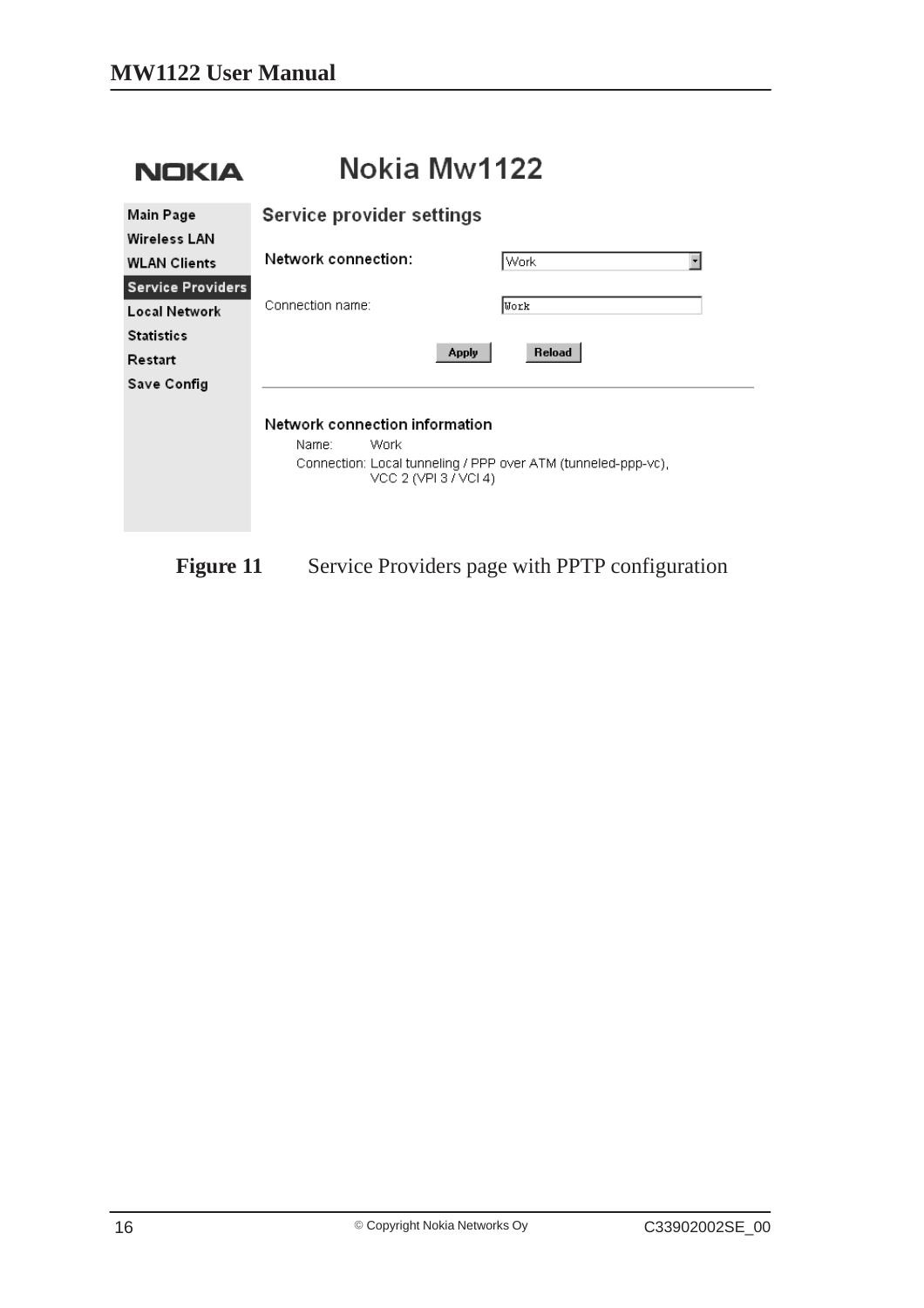#### **3.1.6 Local Network pages**

The *Local Network* page as four sub pages: *Local ports*, *DHCP*, *NAPT*, and *Routing*.

#### **Local ports**

On the *Local Network Local Ports* sub page you can assign IP addresses to Ethernet and wireless LAN ports. If you set *Physical LAN interfaces* as *Single subnet*, you don't have to set the IP address and subnet mask to the WLAN port. Instead, the Ethernet IP address is used for both LAN ports (WLAN slaved to LAN).

#### **Note**

When you click Apply, the IP addresses are changed immediately. If the IP address of the interface you are using changes the connection will be lost. You have to reconfigure the IP address of the accessing host. For example, in Windows programs winipcfg.exe or ipconfig.exe must be used first to release the old address and then to renew to request new address.

## **NOKIA**

## Nokia Mw1122

| Main Page                                                    | <b>Local Ports</b>                                   | <b>DHCP</b>                 |                                      | <b>NAPT</b>      | Routing                        |
|--------------------------------------------------------------|------------------------------------------------------|-----------------------------|--------------------------------------|------------------|--------------------------------|
| <b>Wireless LAN</b><br><b>WLAN Clients</b>                   | Local network port settings                          |                             |                                      |                  |                                |
| <b>Service Providers</b>                                     |                                                      | Physical LAN interfaces:    |                                      | Separate subnets | $\overline{\phantom{a}}$       |
| Local Network<br><b>Statistics</b><br>Restart<br>Save Config | LAN port IP addresses:<br>Ethernet port<br>WLAN port | 1192.168.1.1<br>192.168.2.1 | Net mask<br>Net mask<br><b>Apply</b> | Reload           | 255.255.255.0<br>255.255.255.0 |
|                                                              |                                                      |                             |                                      |                  |                                |

**Figure 12** Local Network Local Ports page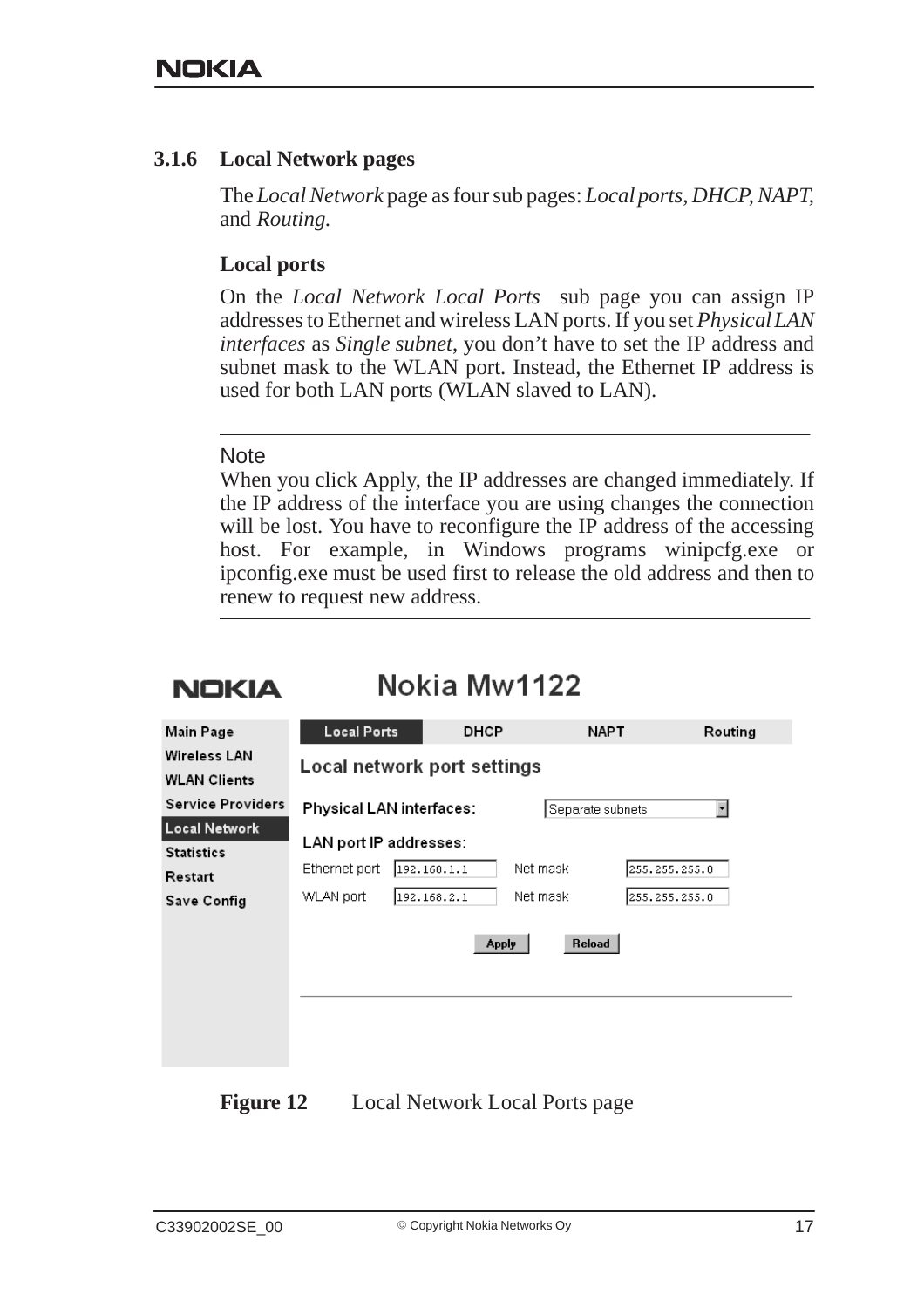### **DHCP**

On the *Local Network DHCP* subpage you can enable/disable Dynamic Host Control Protocol and set the Address ranges from which the addresses are distributed to the DHCP clients on your network. You can also set the Domain Name Server addresses here.

*Start address* is the first address in the address range. The *Range size* defines how many addresses the range contains. *Subnet mask* is the subnet mask of the addresses in the range. *Primary* and *Secondary DNS*s set the domain name servers for the corresponding address range. *Lease time* defines how often the DHCP client must renew its lease. *Domain name* defines the domain name for the range.

The DHCP server can be enabled towards LAN, WLAN and VBRIDGE (gateway interface) ports. When the DHCP server is enabled, up to two scopes (address ranges) are automatically generated and bound to LAN/WLAN/VBRIDGE interfaces, in this order if the interface has an IP address. If your LAN and WLAN interfaces have separate IP addresses you must configure two address ranges, one for each interface. In Figure 13, scope (a) is has been bound to Ethernet interface and scope (b) to WLAN interface. When the address ranges are not defined, MW1122 uses the default values for all DHCP parameters. The default values are:

- $\blacksquare$ Start address is the interface IP address
- $\bullet$ Subnet mask 255.255.255.0
- $\bullet$  Range size of up to 253 addresses starting from the interface IP address.
- $\bullet$ DNS address is the interface IP address
- $\bullet$ Lease time is 60 minutes
- $\bullet$ Domain name is null string

If at least one address range has been defined, then IP address, DNS, domain name and lease time, if defined, override the default values.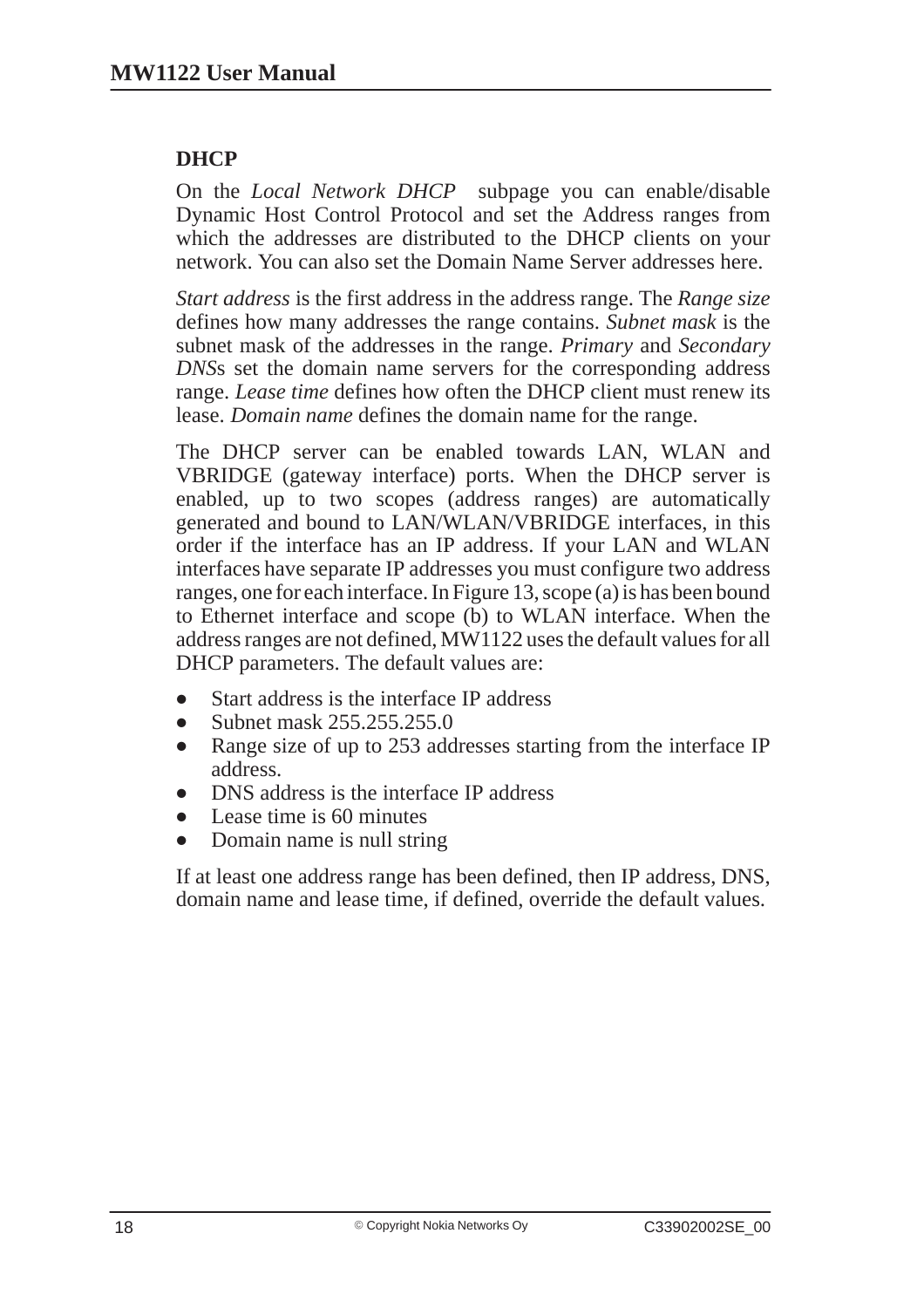| <b>NOKIA</b>                               | Nokia Mw1122                       |  |              |               |  |         |
|--------------------------------------------|------------------------------------|--|--------------|---------------|--|---------|
| Main Page                                  | <b>Local Ports</b>                 |  | <b>DHCP</b>  | <b>NAPT</b>   |  | Routing |
| <b>Wireless LAN</b><br><b>WLAN Clients</b> | <b>Local network DHCP settings</b> |  |              |               |  |         |
| <b>Service Providers</b>                   | Local DHCP server                  |  |              | On            |  | ⊣       |
| Local Network                              |                                    |  |              |               |  |         |
| <b>Statistics</b>                          | Address range 1                    |  |              |               |  |         |
| Restart                                    | Start address                      |  |              | Subnet mask   |  |         |
| Save Config                                |                                    |  |              | Range size    |  |         |
|                                            | Primary DNS                        |  |              | Secondary DNS |  |         |
|                                            | Lease time<br>(minutes)            |  |              | Domain name   |  |         |
|                                            | Address range 2                    |  |              |               |  |         |
|                                            | Start address                      |  |              | Subnet mask   |  |         |
|                                            |                                    |  |              | Range size    |  |         |
|                                            | Primary DNS                        |  |              | Secondary DNS |  |         |
|                                            | Lease time<br>(minutes)            |  |              | Domain name   |  |         |
|                                            |                                    |  | <b>Apply</b> | Reload        |  |         |
|                                            |                                    |  |              |               |  |         |
|                                            | <b>DHCP</b> server status          |  |              |               |  |         |

| ##<br>scope     | (a) | pool-address | pool-last     | pool-mask     |
|-----------------|-----|--------------|---------------|---------------|
|                 |     | 192.168.1.1  | 192.168.1.254 | 255.255.255.0 |
|                 |     | net-binding  | primary-dns   | secondary-dns |
|                 |     | <b>ETH</b>   | 192.168.1.1   | n/a           |
|                 |     | lease-time   | gateway       | domain-name   |
|                 |     | 00/01:00:00  | 192.168.1.1   | n/a           |
| ##<br>scope (b) |     | pool-address | pool-last     | pool-mask     |
|                 |     | 192.168.2.1  | 192.168.2.254 | 255.255.255.0 |
|                 |     | net-binding  | primary-dns   | secondary-dns |
|                 |     | <b>WLAN</b>  | 192.168.2.1   | n/a           |
|                 |     | lease-time   | gateway       | domain-name   |
|                 |     | 00/01:00:00  | 192.168.2.1   | n/a           |
|                 |     |              |               |               |

## **Figure 13** Local Network DHCP page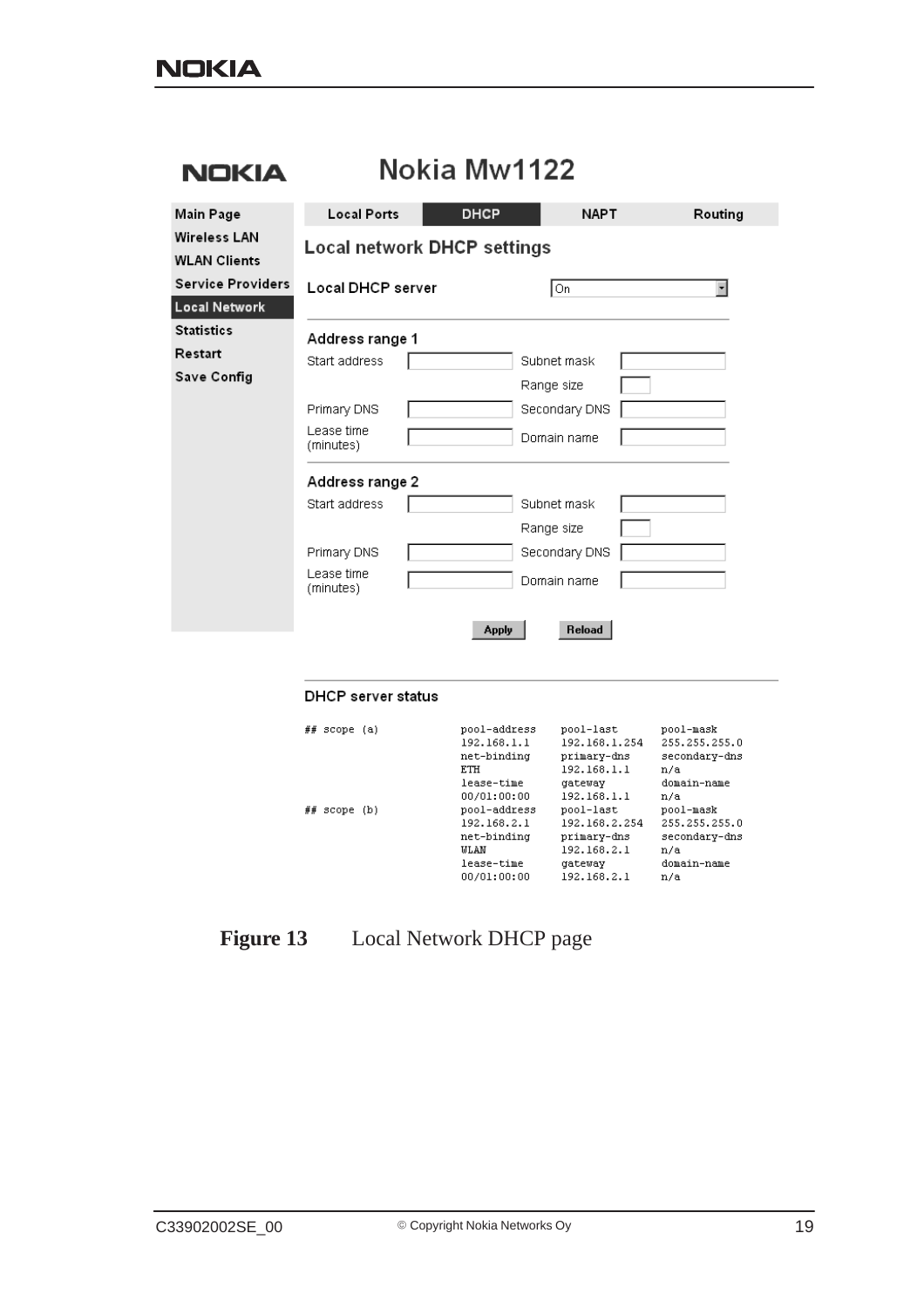### **NAPT**

If Network Address Port Translation (NAPT) has been activated, servers on your local network are not visible outside your network. On NAPT page, you can configure pinholes through which you can provide outside access to your web server from the Internet, for example.

In the example shown in Figure 14, a pinhole has been added on the Server list. This example means that all TCP traffic coming from the Internet through VCC1 to ports 80...89 will be mapped to the IP address 192.168.1.15 ports 90...99 on your local network.

## **NOKIA**

## Nokia Mw1122

| Main Page                           | <b>Local Ports</b>        | <b>DHCP</b>                          | <b>NAPT</b>                                          | Routing           |
|-------------------------------------|---------------------------|--------------------------------------|------------------------------------------------------|-------------------|
| Wireless LAN<br><b>WLAN Clients</b> |                           | <b>Local network NAPT settings</b>   |                                                      |                   |
| <b>Service Providers</b>            | Network connection:       |                                      | VCC1                                                 |                   |
| <b>Local Network</b>                |                           |                                      |                                                      |                   |
| <b>Statistics</b>                   | Server list (pinholes)    |                                      |                                                      |                   |
| Restart                             | Entry name                | Address (internal)                   | Start port<br>Start port<br>(external)<br>(internal) |                   |
| Save Config                         | Number of ports<br>server | Protocol<br>192.168.1.15<br>Protocol | <b>TCP</b><br>180<br>90.                             | Add new<br>Remove |
|                                     | Number of ports           | l10                                  | TCP                                                  |                   |

**Figure 14** Local Network NAPT page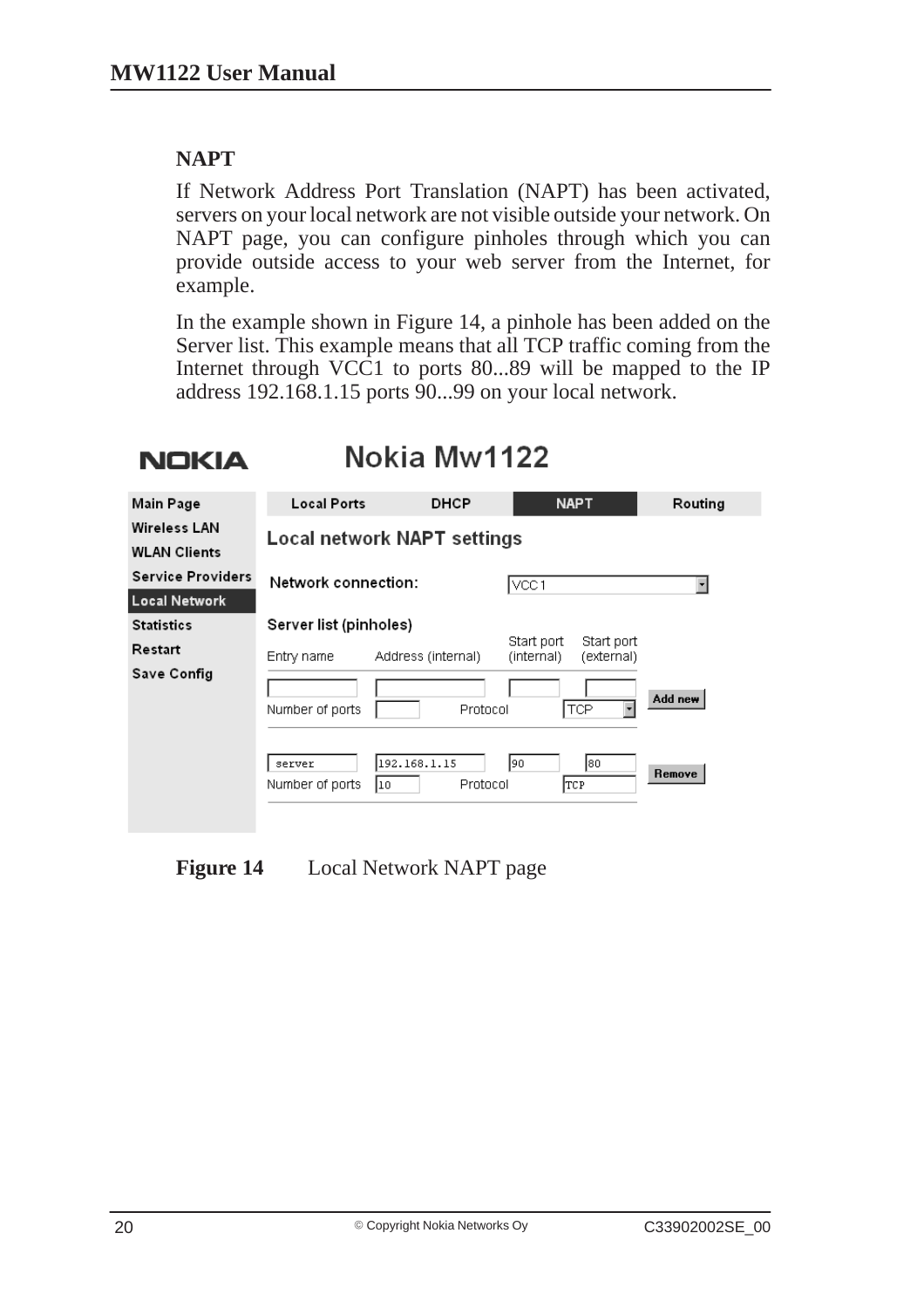#### **Routing page**

On the *Local Network Routing* sub page you can set static routes and enable/disable dynamic routing protocols (Routing Information Protocol version 1 and 2).

To enable dynamic routing to a particular interface select the Routing protocol version from the pull-down list and click the Apply button. RIP versions 1 and 2 are supported. Send *v1-compat. v2* option enables the sending of RIPv2 packets using broadcast. Receive *v1-compat. v2* option enables the receiving of both RIPv1 and RIPv2 packets.

To add a static route, type in the *Destination network* IP address, the *Subnet mask* of the destination network, and the *Gateway* and the *Interface* through which the destination network can be reached. Then click the *Add new* button. There are two static routes in Figure 15.

### **NOKIA**

Nokia Mw1122

| Main Page                                  | <b>Local Ports</b>        | <b>DHCP</b>              | <b>NAPT</b>                             | Routing                                              |
|--------------------------------------------|---------------------------|--------------------------|-----------------------------------------|------------------------------------------------------|
| <b>Wireless LAN</b><br><b>WLAN Clients</b> | <b>Routing settings</b>   |                          |                                         |                                                      |
| <b>Service Providers</b>                   | Dynamic routing protocols |                          |                                         |                                                      |
| <b>Local Network</b>                       | Ethernet:                 | Send Off                 | Receive Off<br>$\overline{\phantom{a}}$ |                                                      |
| <b>Statistics</b>                          | WLAN:                     | Send Off                 | न<br>Receive Off                        | $\overline{\phantom{a}}$                             |
| Restart                                    |                           |                          |                                         |                                                      |
| Save Config                                |                           | <b>Apply</b>             | Reload                                  |                                                      |
|                                            |                           |                          |                                         |                                                      |
|                                            | <b>Static routes</b>      |                          |                                         |                                                      |
|                                            | Destination<br>network    | Subnet mask              | Gateway                                 | Interface<br>Add new<br>Eth.<br>$\blacktriangledown$ |
|                                            | 0.0.0.0<br>192.168.5.0    | 0.0.0.0<br>255.255.255.0 | 0.0.0.0<br>192.168.1.100                | VCC + <br>Remove<br>Eth. <b>-</b><br>Remove          |

**Figure 15** Local Network Routing page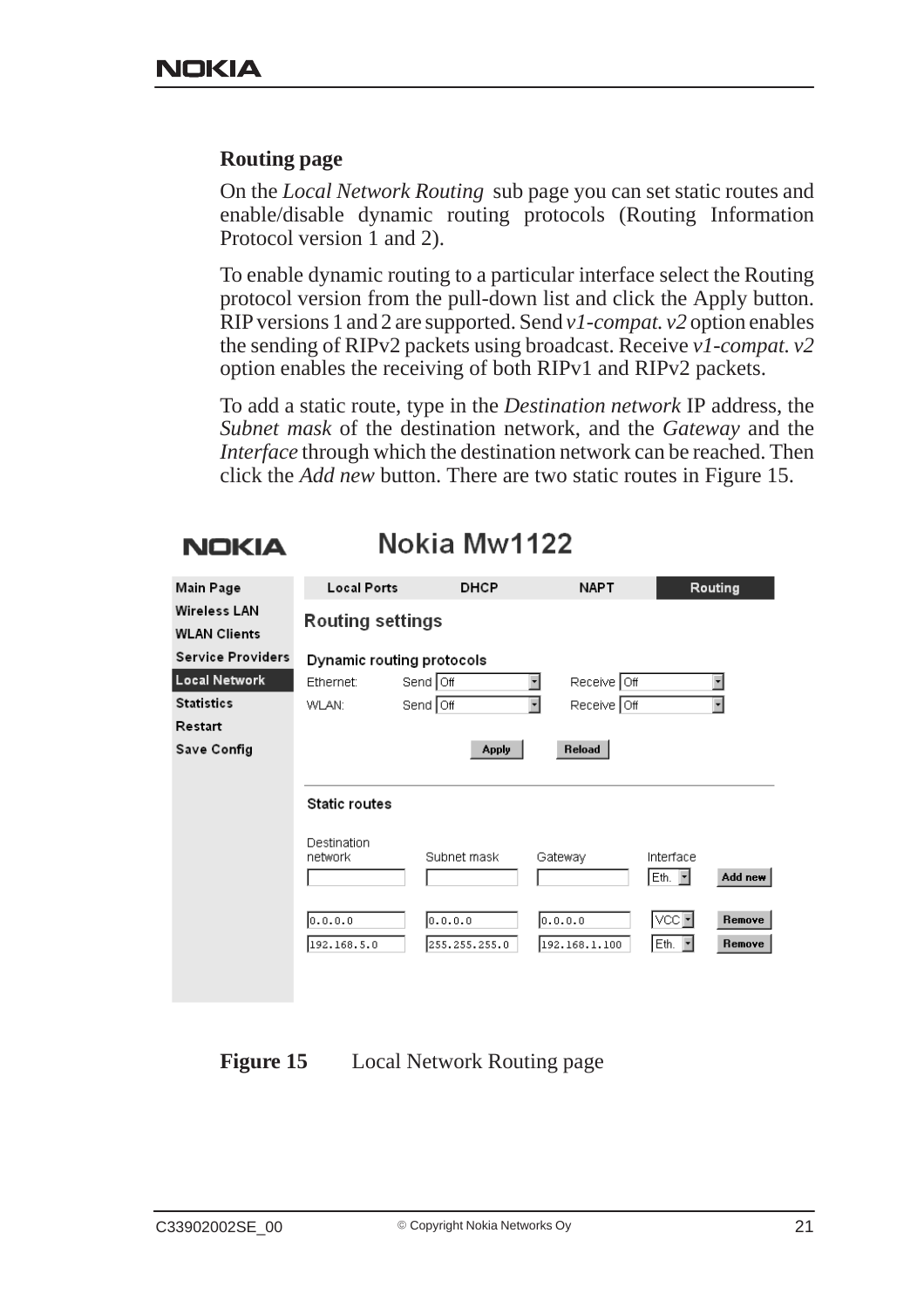#### **3.1.7 Statistics page**

The Statistics page lets you view a selection of MW1122 statistics. to view statistics of a particular function, click the corresponding button and the statistics view is opened on a separate window.

```
Nokia Mw1122
 NOKIA
                 Statistics
Main Page
Wireless LAN
WLAN Clients
                 Show statistics
Service Providers
                       DSL
                                       ATM
                                                    Interfaces
                                                                      LAN
Local Network
Statistics
                        IP
                                      Bridge
                                                  Configuration
                                                                      Log
Restart
Save Config
                 Clear statistics
                       ATM
                                       LAN
                                                        IPLog
```
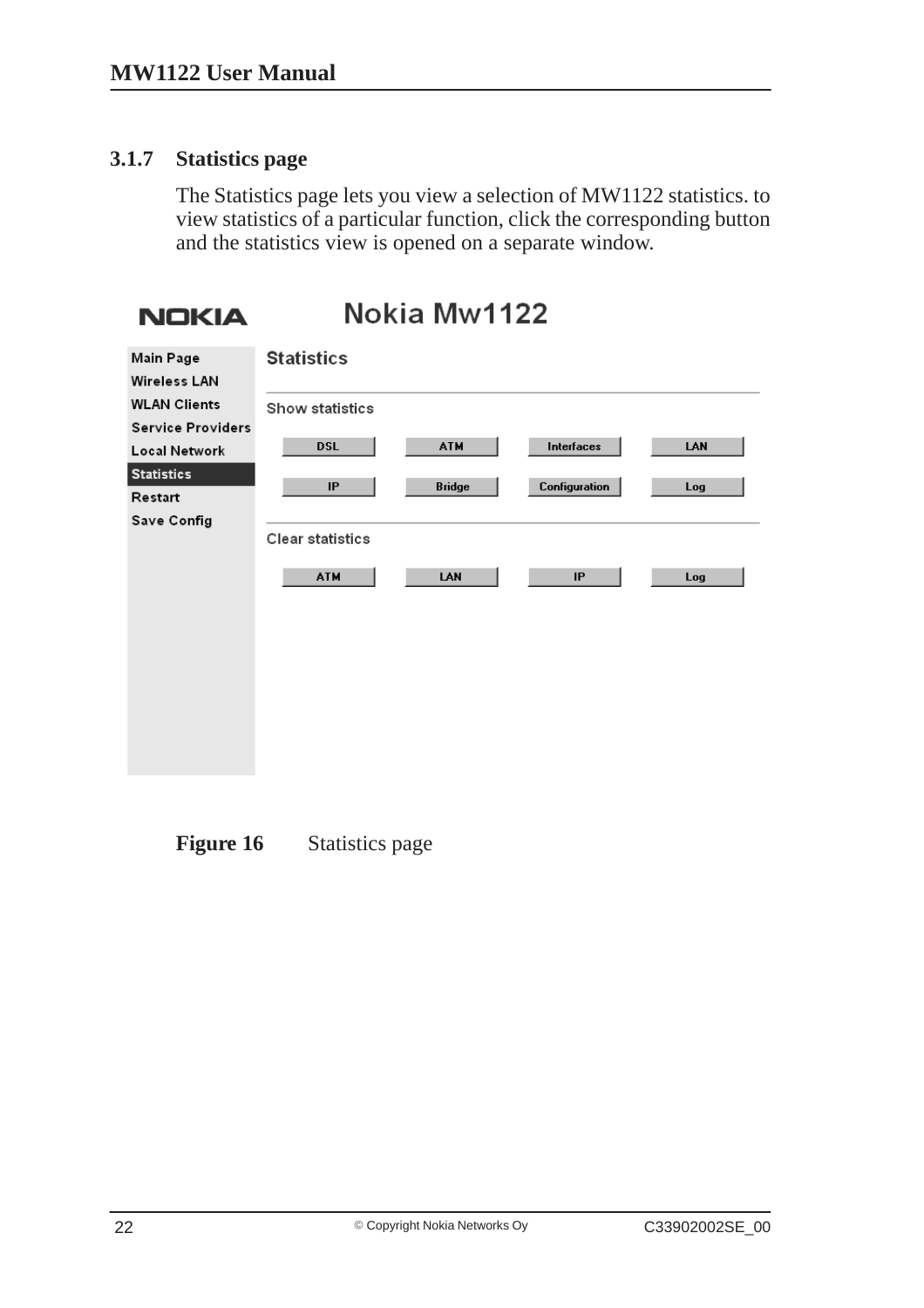#### **3.1.8 Restart page**

On the Restart page, you can reset subsystems and restart MW1122.

| <b>NOKIA</b>                                                   | Nokia Mw1122                         |             |                     |
|----------------------------------------------------------------|--------------------------------------|-------------|---------------------|
| Main Page<br><b>Wireless LAN</b>                               | <b>Restart</b>                       |             |                     |
| <b>WLAN Clients</b>                                            | Reset subsystems                     |             |                     |
| <b>Service Providers</b><br>Local Network<br><b>Statistics</b> | <b>DSL</b>                           | <b>WLAN</b> | <b>Bridge</b>       |
| Restart                                                        | Restart system                       |             |                     |
| Save Config                                                    |                                      | Warm start  | <b>Full restart</b> |
|                                                                | Restore factory settings and restart |             |                     |
|                                                                |                                      |             | <b>Restore</b>      |
|                                                                |                                      |             |                     |
|                                                                |                                      |             |                     |
|                                                                |                                      |             |                     |

Figure 17 Restart page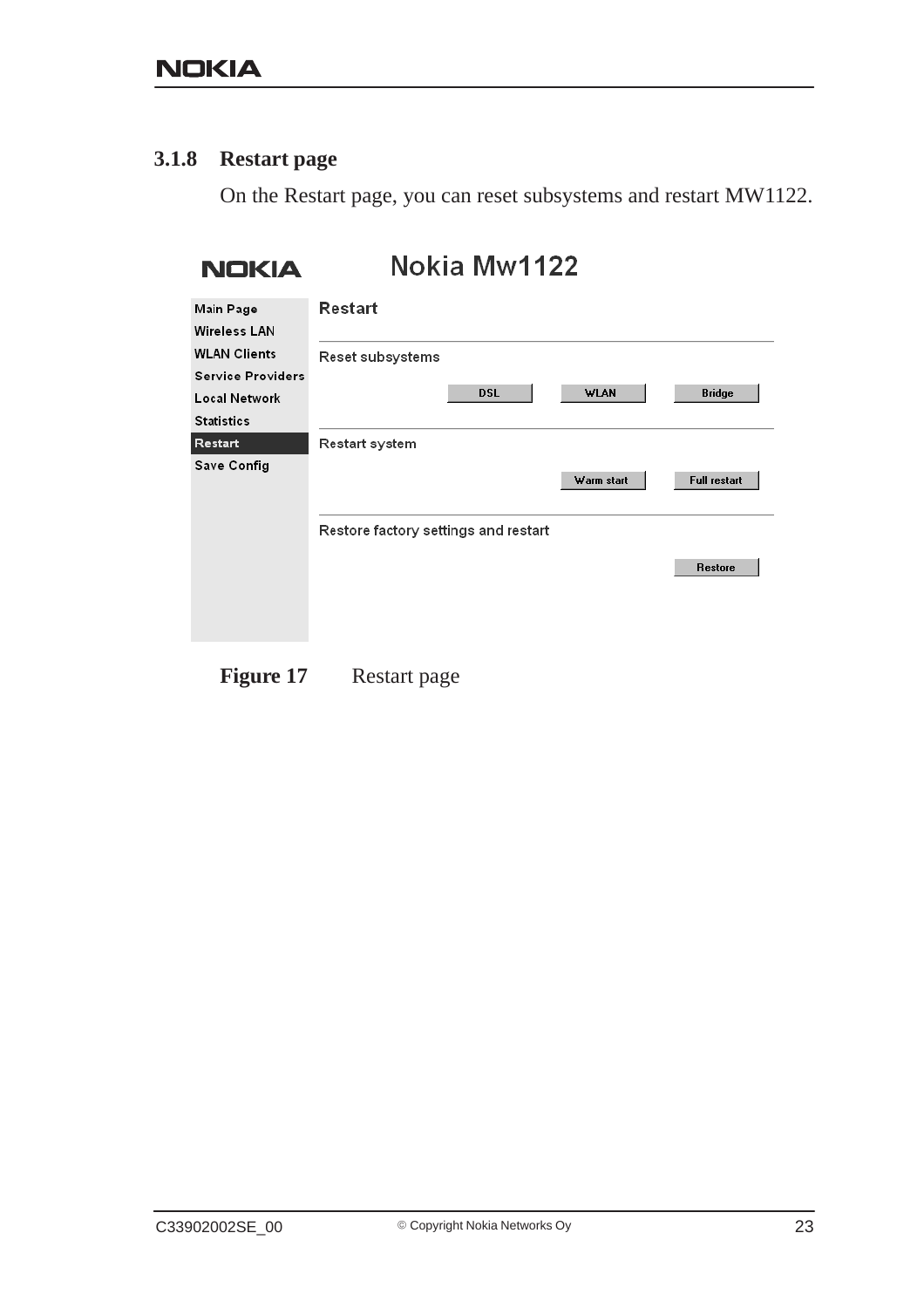#### **3.1.9 Save Config page**

When you change the configuration, all configuration changes are activated immediately without restart/reload. However, the configuration will not be saved into the nonvolatile memory. If MW1122 is restarted or powered down without saving the configuration, the old configuration will be restored. Clicking the Save configuration button saves the configuration into the nonvolatile memory and the old configuration cannot be restored through the web interface.



**Figure 18** Save Config page

## **4 Features**

MW1122 can operate as a bridge and/or Internet Protocol (IP) router between Ethernet, wireless LAN and the virtual channels of ADSL/ATM interfaces supporting both dynamic and static routing.

### **4.1 Interfaces**

MW1122 has the following interfaces:

- $\bullet$ Ethernet interface (LAN)
- Wireless LAN interface (WLAN)
- $\bullet$ 8 ATM VCC interfaces
- ATM VCC management interface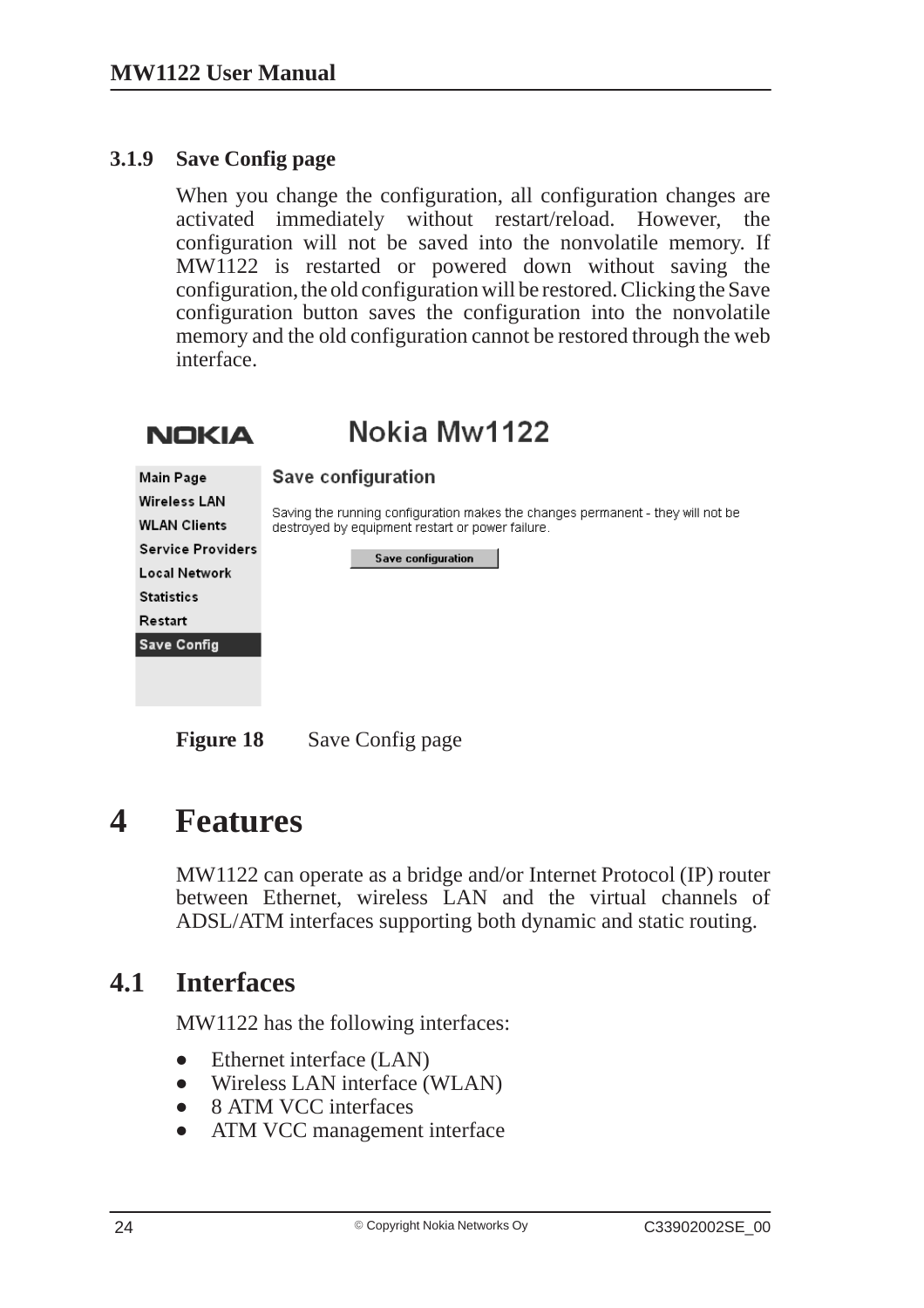$\bullet$  Gateway/bridge management interface. This interface is used as a bridge host interface or gateway interface depending on the operation mode. In this manual it is called VBRIDGE. On the MW1122 web pages, the interface is called gateway or bridge IP interface.

MW1122 can operate in four different main modes:

- $\bullet$ Bridging only
- $\bullet$ Routing/tunneling IP only
- $\bullet$ Routing/tunneling IP, bridging all but IP
- $\bullet$ Routing/tunneling IP and bridging all, including IP

The mode in which MW1122 operates depends on the configuration of the unit's interfaces.

#### **LAN and WLAN interfaces**

LAN and WLAN interfaces can be configured individually to bridge and route packets. There are three different operational modes in both LAN and WLAN interfaces:

- $\bullet$  Bridging only; only bridging is activated in the interface. In this case the interface bridges all protocols.
- $\bullet$  Routing only; only IP address is configured in the interface. In this case, the interface routes IP packets.
- $\bullet$  Bridging and routing; Bridging is activated in the interface and IP address is configured in the interface. In this case, the interface routes IP packets and bridges all other packets.

#### **Slaved WLAN operation**

The wireless LAN interface can be configured to operate as a slave to the Ethernet interface. In this case, there is no need to configure the IP address or bridging to the wireless LAN interface. The Ethernet and the wireless LAN interface are bridged together internally and both interfaces are treated as a single LAN interface. All LAN configuration parameters defining bridging and IP-related parameters, such as IP address, admin-disabled and RIP configuration address, are used for both LAN and WLAN interfaces.

#### **Internal host/gateway interface**

There is a special host/gateway logical IP interface within MW1122 called VBRIDGE. This interface has a specific purpose in MW1122. In applications where some ATM virtual channel connections are used for bridging IP traffic and some other ATM virtual channel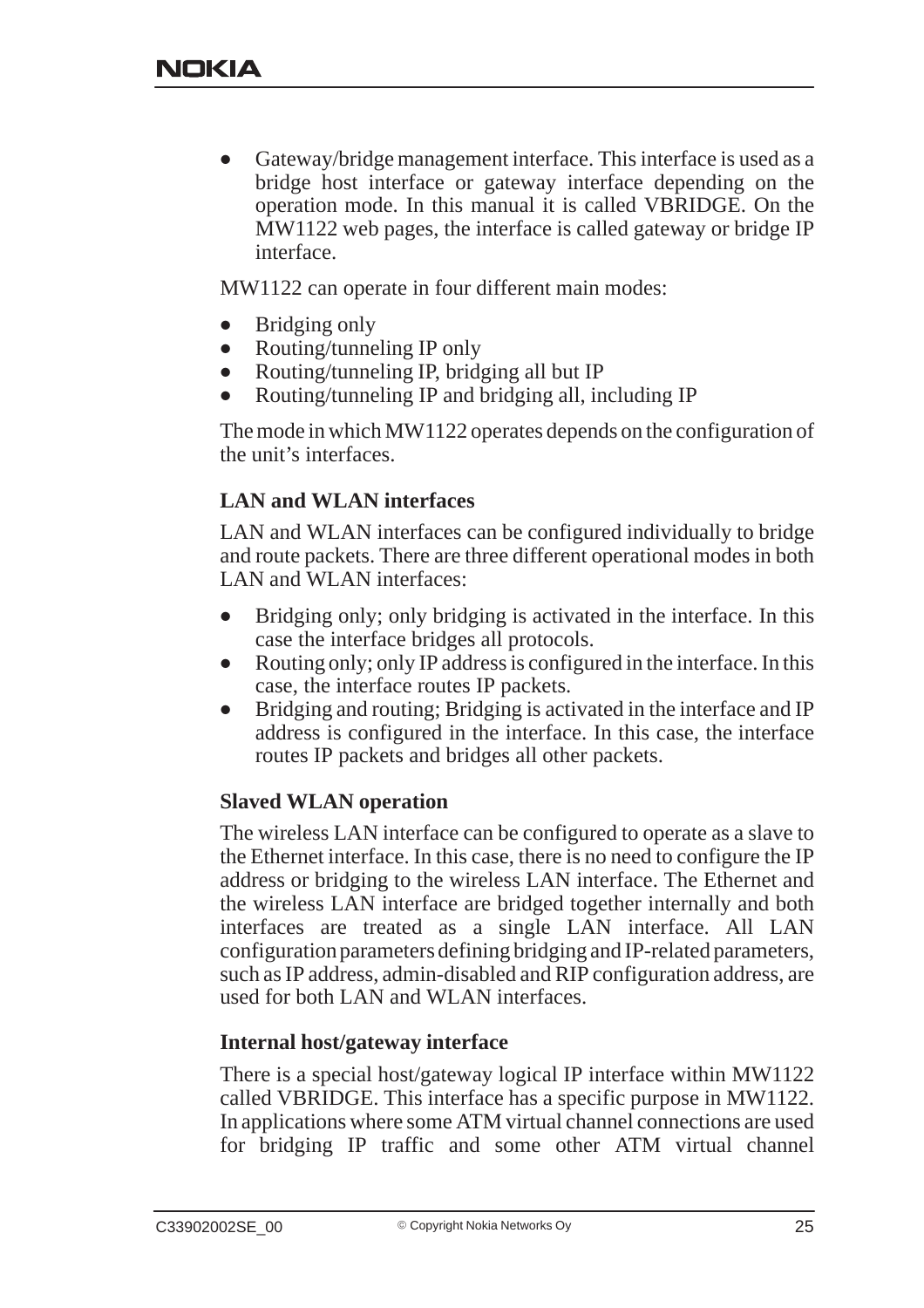connections are used for routing IP traffic, the VBRIDGE interface must be used instead of LAN/WLAN IP addresses. Alternatively, this interface is used in bridge only application when the IP address is required for remote management purposes.

### **Data VCC operation**

MW1122 supports the following encapsulations in each ATM data virtual channel individually:

- $\bullet$ RFC2684 LLC encapsulation for bridged IP (ETH-LLC)
- $\bullet$ RFC2684 LLC encapsulation for routed IP (IP-LLC)
- $\bullet$ RFC2364 Virtual circuit multiplexed PPP over AAL5 (PPP-VC)
- $\bullet$  RFC2364 Virtual circuit multiplexed PPP over AAL5 used to tunnel LAN/WLAN/VBRIDGE PPTP packets (TUNNELED-PPP-VC)

If an IP address is given to a virtual channel interface and bridging is enabled at that interface, then IP data at that interface is routed and all other protocols are bridged. The only encapsulation which allows both bridging and routing simultaneously is ETH-LLC. For example, it is possible to route ETH-LLC encapsulated packets and at the same time bridge, for example, PPPoE packets (PPPoE packets are transported directly over Ethernet frame, not within IP packets).

## **4.2 Routing**

Routing is based on routing entries in a routing table. Static routes are added via the management interface and dynamic routing is done using RIP and RIPv2. Routing is done between the Ethernet 10Base-T interface, the wireless LAN interface and the virtual channel connection (VCC) of the ATM/ADSL interface. MW1122 supports up to 8 simultaneous VCCs.

MW1122 supports IGMP (Internet Group Management Protocol) proxy receive function for IP multicast applications.

## **4.3 Bridging**

Bridging is supported to provide full protocol transparency. Bridging can be used simultaneously with IP routing. MW1122 works as a self-learning bridge supporting up to 1024 MAC addresses. Bridging is done between the Ethernet 10Base-T interface, the wireless LAN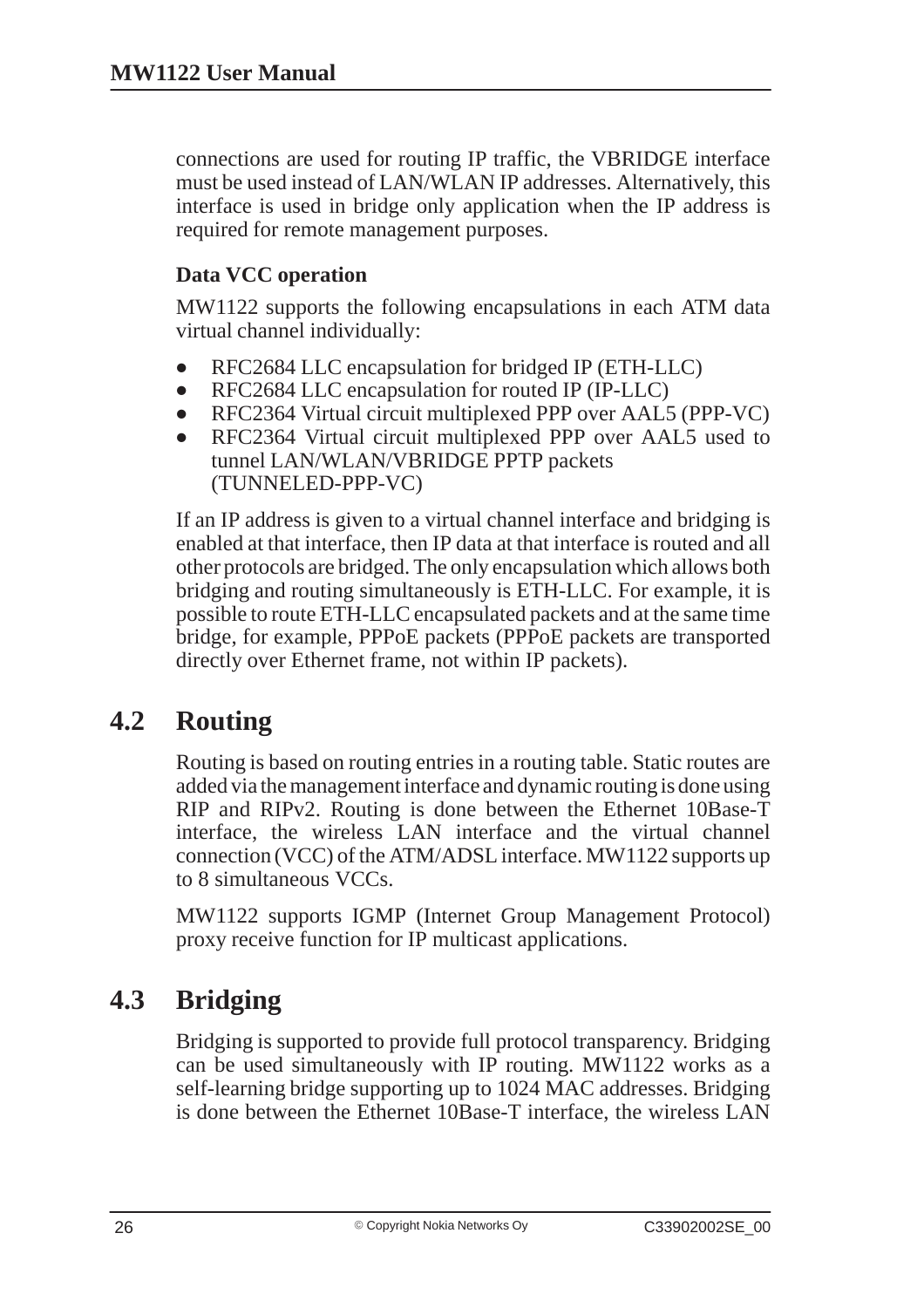interface and each ATM VCC interface. Optionally, the bridging between the VCCs can be disabled.

## **4.4 Network Address Port Translation**

MW1122 supports Network Address Port Translation (NAPT) for TCP/IP, UDP/IP and ICMP/IP protocols. When NAPT is used, a single IP address is allocated to a VCC which leads to the public IP network. The Ethernet subnet has private IP addressing and is not visible to the VCC. NAPT translates the IP source address and source port number dynamically to the VCC IP address and port number. Similarly, packets coming from the VCC are mapped back to the original destination addresses. NAPT allows up to hundreds of hosts to share a single VCC IP address to the public network. The principle of Network Address Port Translation is presented in Figure 19.



#### **Figure 19** Principle of Network Address Port Translation

NAPT may restrict the operation of some IP applications. NAPT also operates as a simple IP firewall because translation is only allowed when the first packet is transmitted from the LAN. This means that the NAPT table entry is created only when a packet is sent from the home network to the Internet. With server support capability, the user can add static entries to the NAPT table allowing the translation always in both directions. This capability is used to add servers (HTTP, NNTP, and FTP), which are visible to the public IP network via the VCC, on the LAN subnet.

NAPT supports most IP-based protocols. Because NAPT operates on the IP and transport layer, the application that includes IP address and port within the payload will not work properly through NAPT. In many cases, these applications can be passed through the NAPT using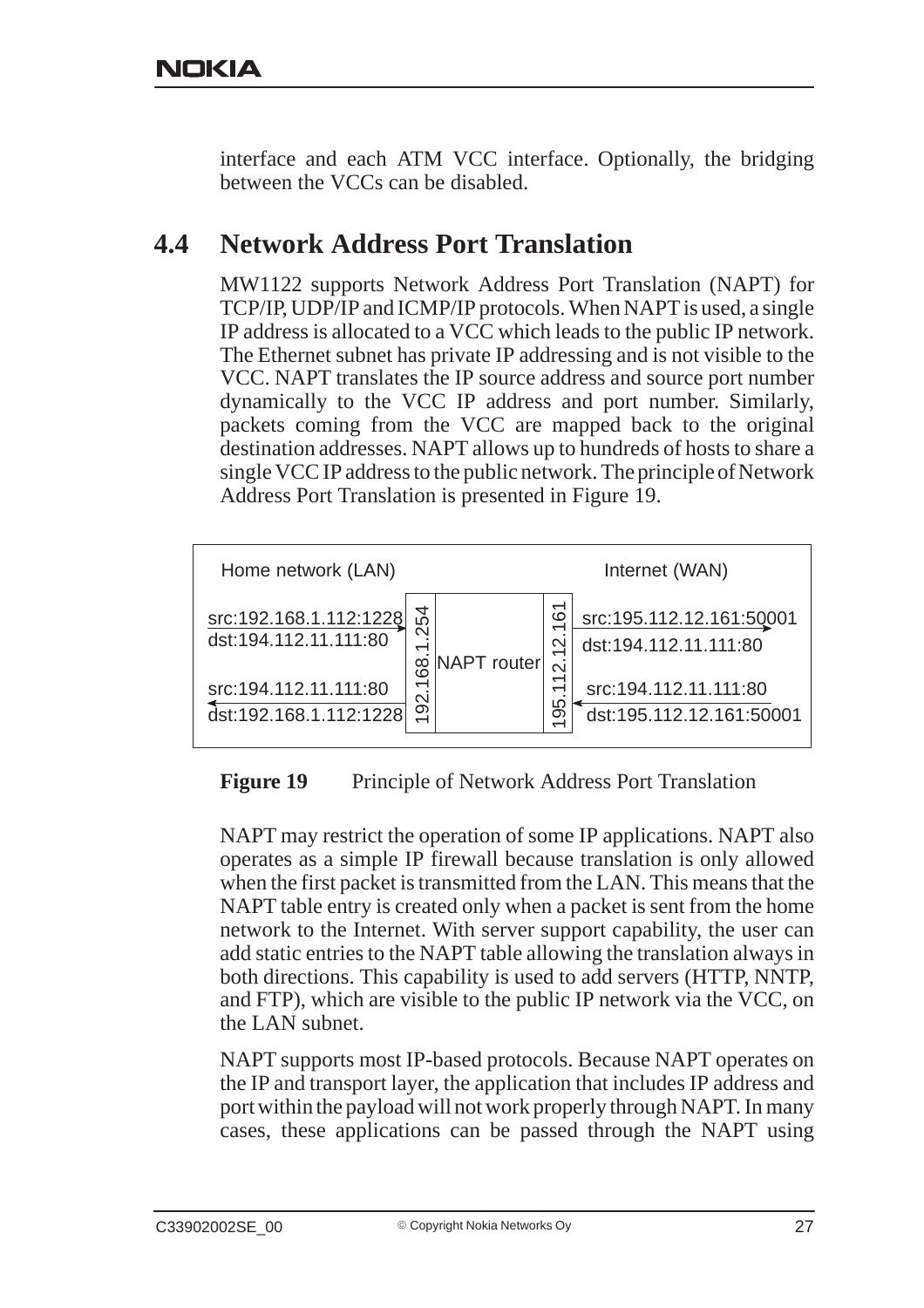Application Layer Gateway functionality (ALG). MW1122 has ALG for the following protocols/applications:

- $\bullet$ ICMP
- $\bullet$ FTP
- $\bullet$ H.323 including NetMeeting
- $\bullet$ CUSeeMe
- $\bullet$ PPTP
- $\bullet$  $IRC$
- $\bullet$ IPSEC ESP tunnel mode and IKE

Note, that most IPSEC implementations will fail when passed through NAPT. A typical reason is that the identification may fail if the identification is based on IP address. Also, only tunnel mode without Authentication Header (AH) works.

## **4.5 Dynamic Host Configuration Protocol**

MW1122 can act as a Dynamic Host Configuration Protocol (DHCP) server for the PCs on the end-user home network. In this mode, MW1122 can assign up to 253+253 consecutive addresses from two separate address ranges (that is, 253 consecutive addresses per address range) to the PCs on the home network. Two separate address ranges are used when LAN and WLAN are operating as separate subnets. MW1122 can also act as a DHCP relay agent and relay the DHCP requests to an external DHCP server.

## **4.6 ATM and ADSL**

MW1122 supports up to 8 simultaneous VCCs and supports UBR (Unspecified bit rate) traffic shaping on all VCCs. The maximum transmit rate on each VCC is the ADSL upstream capacity. If more than one VCC is transmitting simultaneously, the ADSL upstream capacity is temporarily shared between these VCCs. When one VCC is idle, the bandwidth is used by another VCC.

The ADSL transmission is based on the DMT line code. MW1122 provides a DMT line rate up to 8 Mbit/s downstream and up to 800 kbit/s upstream. The DMT transceiver is rate adaptive and capable of providing faster rates over short distances or slower rates over long distances. The transceiver adapts itself to the line conditions. MW1122 supports also ADSL Lite. In the ADSL Lite mode, the maximum line rates are 1536 kbit/s downstream and 512 kbit/s upstream.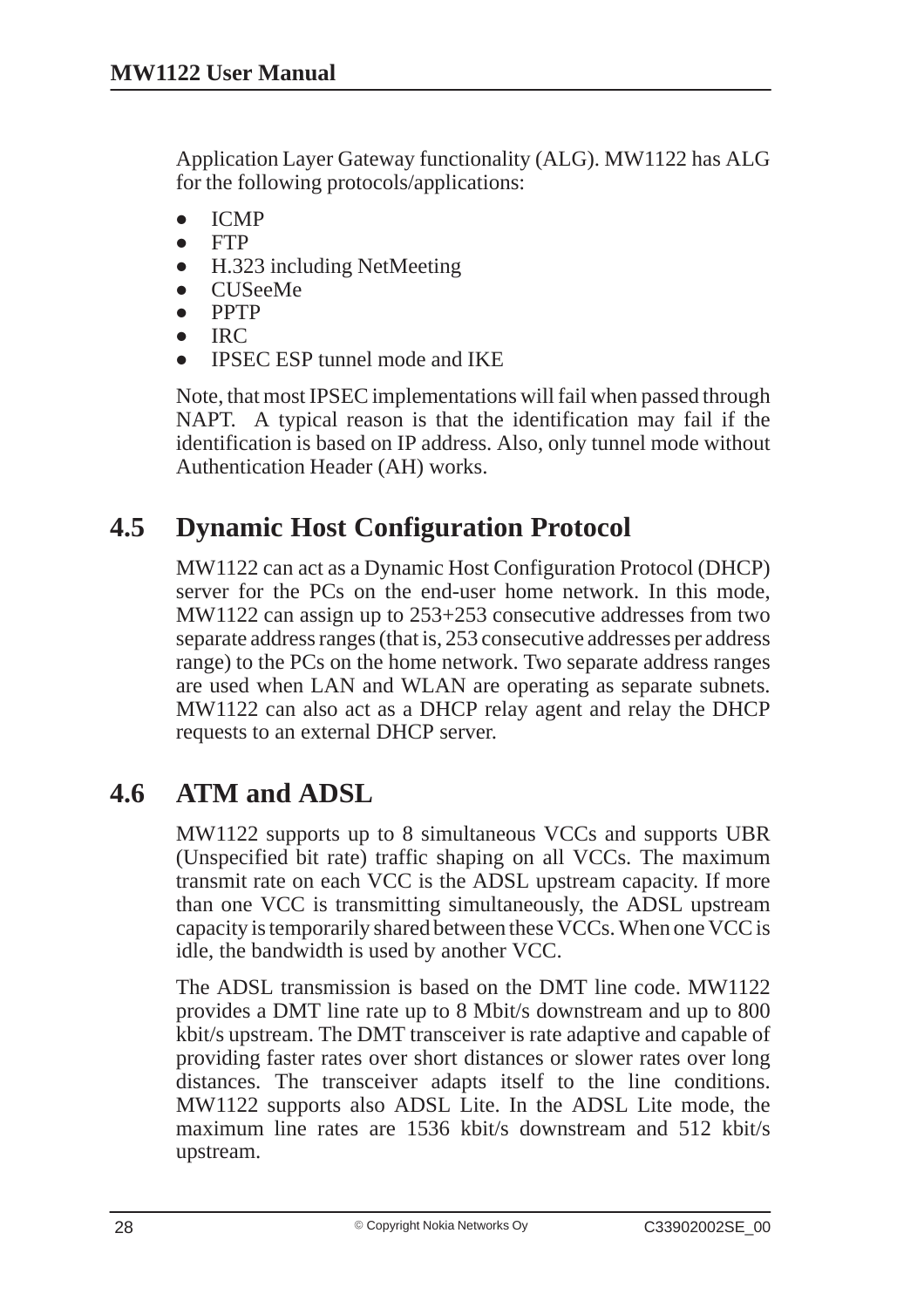MW1122 supports both G.992.1 and G.992.2 ADSL recommendations defined by ITU-T.

Rate adaptation is done in steps of 32 kbit/s. The ADSL interface of MW1122 functions completely automatically and all configuration related to the ADSL connection is done at the access multiplexer in the operator's premises. The network operator can set the data rates as a part of the network management functionality provided by Nokia DSLAM.

## **4.7 Point-to-Point Tunneling Protocol (PPTP)**

When PPTP local tunneling is used, a local network client initialises a PPTP-tunneled PPP connection (VPN) to Nokia MW1122. The modem terminates the tunnel and all data from that terminated local PPTP tunnel will be forwarded to an assigned ATM VCC by using PPP over AAL5 encapsulation. Thus, each local PPTP tunnel requires an equivalent ATM VCC assigned to it restricting the total number of local PPTP hosts to 8.

Local tunneling is used when there is a need to have one or more computers connected independently to different networks. For example, in remote work application, the rest of the family may be using the common ISP services and one or two family members need to gain access to their corporate networks. With local tunneling, these remote workers may be connected to a different network than the rest of the users.

Local tunneling is activated using the PPTP client running, for example, in Windows The destination IP address must be MW1122 LAN/WLAN/VBRIDGE IP address depending on the configuration. PPP packets within PPTP are mapped to the configured VCC. MW1122 has three different ways to choose the ATM VCC that will be used for tunneling:

- $\bullet$ Automatic, chooses the first free VCC
- $\bullet$  Chooses the VCC number using C:number, where number is from 1 to 8. C:number is fed after the MW1122 IP address (see Figure 20).
- $\bullet$  Chooses the VCC number using N:name, where name is the VCCx description. N:name is fed after the MW1122 IP address.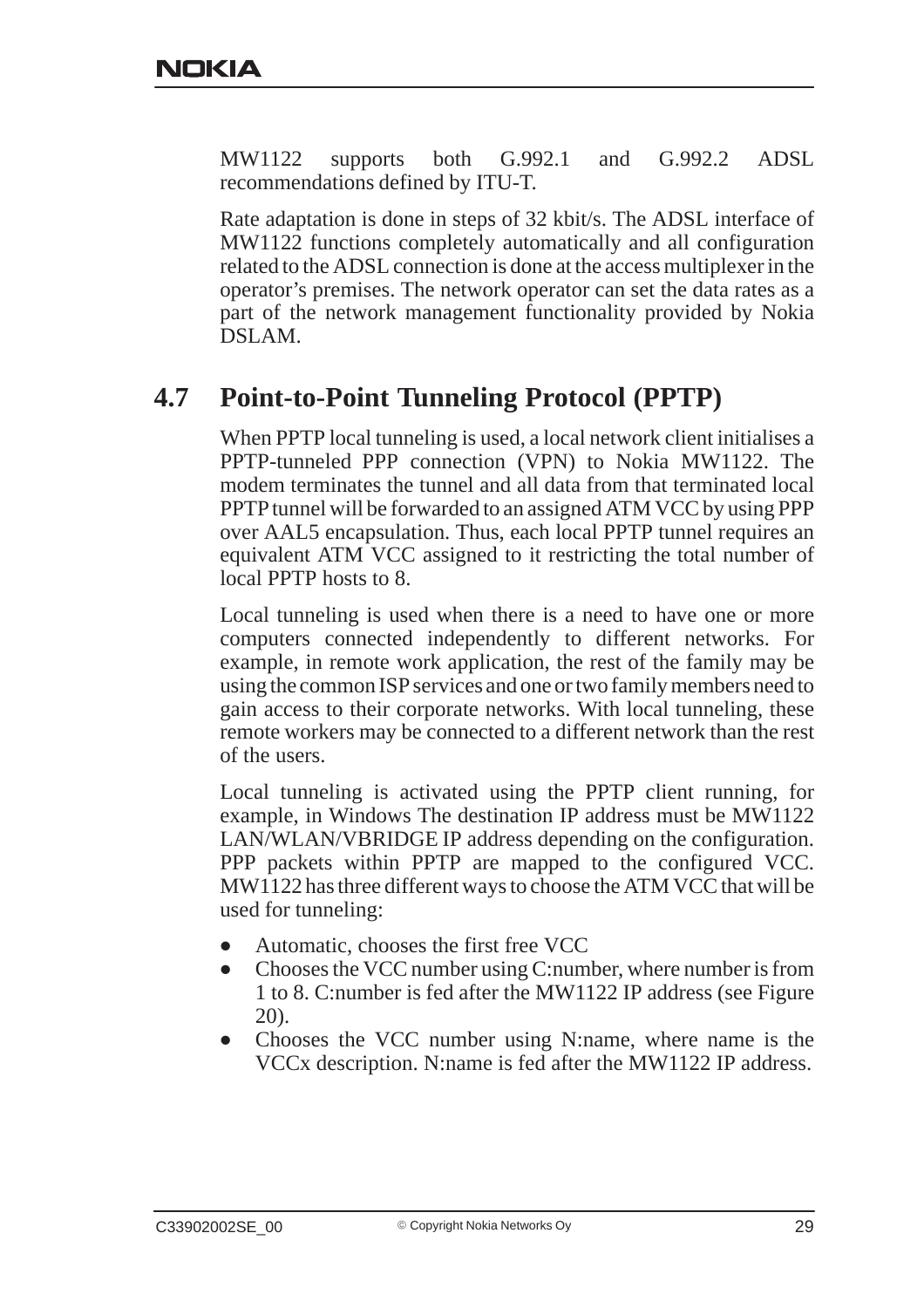| <b>Connect To</b> |                   | $ ?  \times$ |
|-------------------|-------------------|--------------|
|                   | VPN 2             |              |
| User name:        | nokia@local       |              |
| Password:         | <b>xxxxx</b>      |              |
|                   | □ Save password   |              |
| VPN server:       | 192.168.1.1 C:2   |              |
|                   |                   |              |
|                   | Cancel<br>Connect |              |
|                   |                   |              |

**Figure 20** Choosing the VCC2 for tunneling example

## **4.8 Point-to-Point Protocol over Ethernet (PPPoE)**

Standard PPPoE mode is used when MW1122 is operating as a bridge. PPPoE protocol defines how PPP sessions are mapped into Ethernet packets. When MW1122 operates as a bridge, this protocol is transparent to MW1122.

## **4.9 Payload encapsulations**

Both routed and bridged protocols are encapsulated in the ATM link by using either RFC 2684 LLC/SNAP encapsulation or VC multiplexing. MW1122 also supports PPP over AAL5 encapsulation, in which routed protocols are first encapsulated in PPP (RFC 1661). PPP is then encapsulated in ATM according to the IETF PPP over AAL5 using RFC 2364 VC multiplexing or LLC/NLPID encapsulation.

## **4.10 Access list authorisation**

When a wireless LAN is used, it is important to be able to control the clients accessing to MW1122. Therefore, MAC-address-based access control may be used. It prevents all communications to a such client whose MAC address does not appear on the access list. When a new client is brought to the network, its MAC address needs to be added to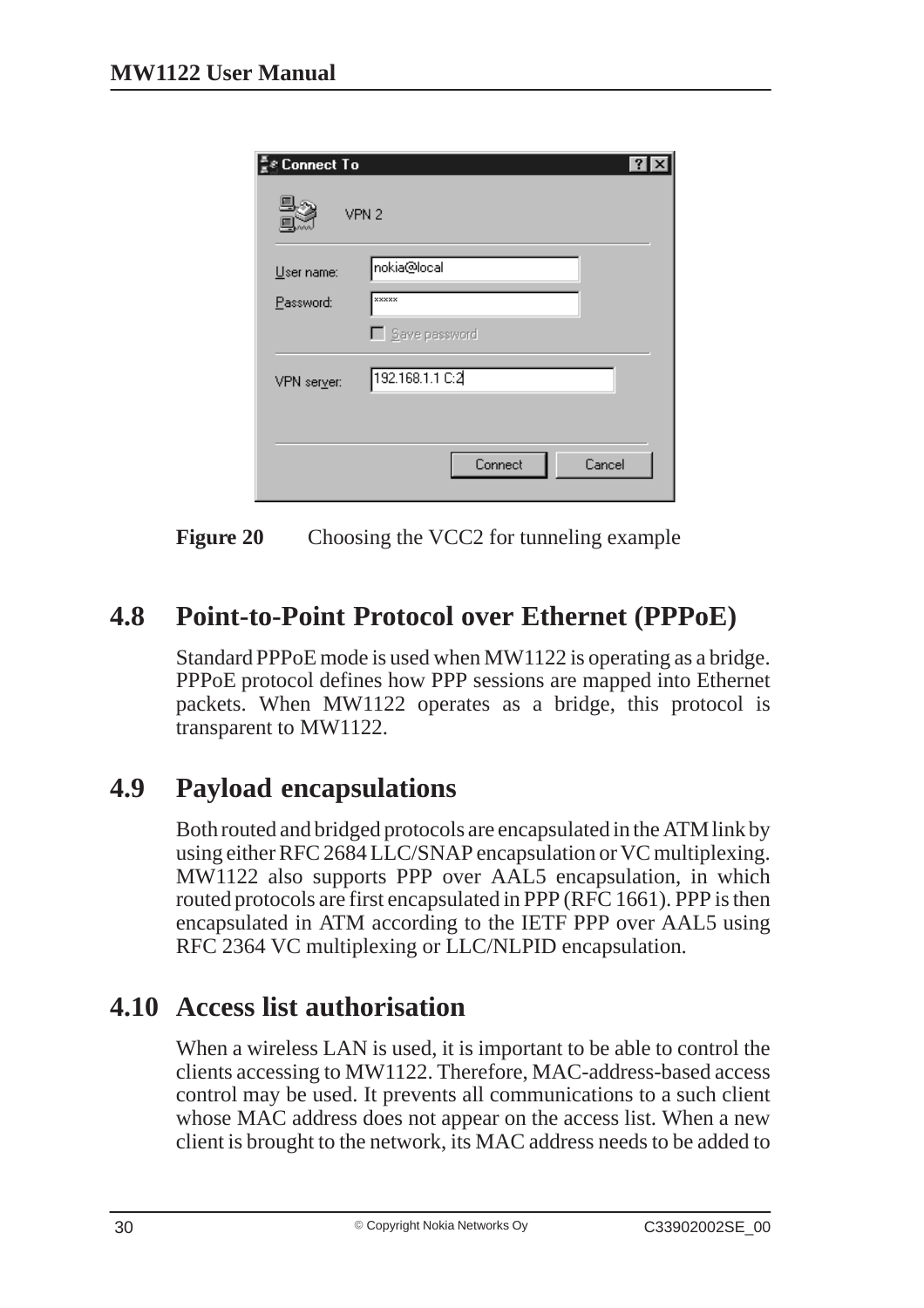the access list. This can be done manually through the local command line interface (CLI) or with a Web browser management.

## **4.11 Wireless LAN and radio interface**

MW1122 supports wireless LAN to be used as one of the interfaces. The wireless LAN utilises Nokia C110/C111 Wireless LAN PC card which needs to be inserted to the designated PC Card slot on the back panel of the modem. Only Nokia C110 or C111 Wireless LAN cards can be used. Without a wireless LAN card, MW1122 operates as a normal ADSL terminal with one 10Base-T Ethernet interface. The wireless LAN card can be inserted to the PC Card slot while the modem is operating and the wireless LAN connectivity will be achieved without restarting the modem. Only the WLAN subsytem must be reseted through the web interface or the command line interface.

Wireless LAN used in MW1122 is based on IEEE802.11 standard operating at 2.4 GHz radio band. The band has been divided into subchannels which are dependent on local regulations. Typically, in Europe, there are 13 and, in USA, 11 channels. The transmission power is limited to 100 mW/MHz giving typical indoor coverage of 20 to 50 metres.

## **4.12 Wired Encryption Privacy (WEP)**

MW1122 supports full-speed WEP encryption and both authentication methods defined in IEEE 802.11b: Open-key and shared-key authentication. The encryption is 40-bit RC4 WEP encryption. Additionally, MW1122 supports 128-bit RC4 WEP encryption.

## **4.13 Weighted Fair Queueing (Class of Service)**

As a Class of Service (CoS) function, MW1122 supports Weighted Fair Queueing (WFQ) for each ATM VCC. The CoS function ensures that different IP traffic flows are treated fairly in the upstream (towards the Internet) direction. This may be necessary, in some cases, because the upstream capacity of the ADSL line is somewhat limited compared to the Ethernet bandwidth on the office or home LAN. The WFQ CoS function classifies IP traffic flows based on IP address, protocol and port fields. It is capable of identifying the IP flow from all supported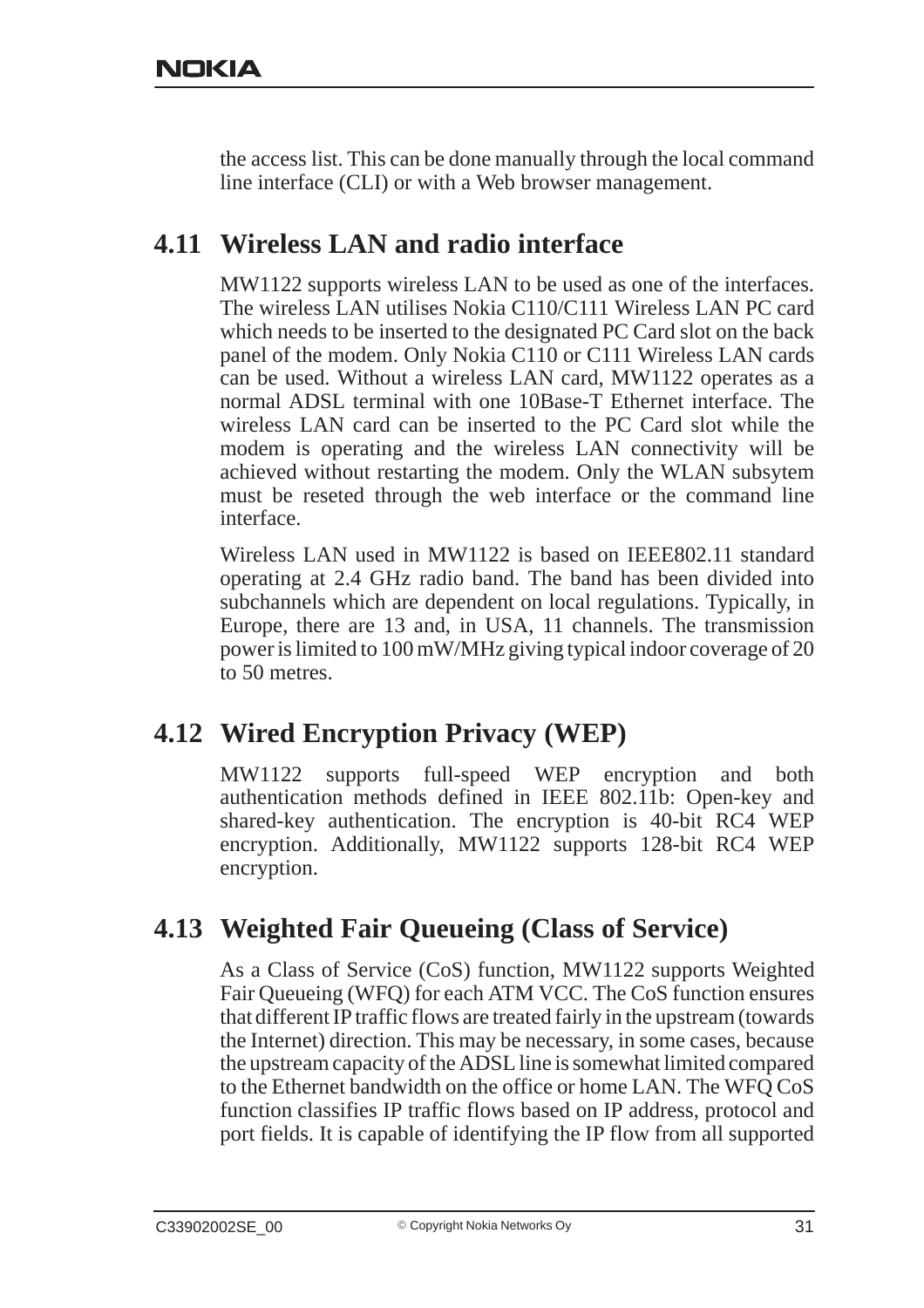payload encapsulation formats. WFQ works properly only with IP-based protocols. If the flow is IP-based but is encrypted using IPSec or PPP encryption, then WFQ cannot identify the flows correctly. In this case, the default flow is used and the default flow is treated as a single flow.

## **5 Technical specifications**

| <b>Features</b>               |                                                                                                              |  |  |
|-------------------------------|--------------------------------------------------------------------------------------------------------------|--|--|
| <b>ADSL</b>                   |                                                                                                              |  |  |
| <b>Physical layer</b>         | ANSI T1.413 Issue 2 (ANSI ADSL), ITU-T<br>G.992.1 (ITU-T ADSL), and ITU-T G.994.1<br>(Handshake) compatible. |  |  |
| <b>ADSL line connector</b>    | <b>RJ-11</b>                                                                                                 |  |  |
| <b>ATM over ADSL</b>          |                                                                                                              |  |  |
| <b>ATM</b> connections        | PVC, up to 8 virtual circuits                                                                                |  |  |
| Service categories            | <b>UBR</b>                                                                                                   |  |  |
| Encapsulations                | RFC2684 ETH-LLC, RFC2684 IP-LLC,<br>RFC2364 PPP-VC, RFC2364 TUNNELED-<br>PPP-VC                              |  |  |
| <b>Ethernet interface</b>     |                                                                                                              |  |  |
| <b>Ethernet</b>               | 10Base-T, half duplex                                                                                        |  |  |
| Encapsulation                 | DIXv2 (transmit), IEEE 802.3 and DIXv2 (re-<br>ceive)                                                        |  |  |
| Ethernet connectors           | <b>RJ-45</b>                                                                                                 |  |  |
| <b>Wireless LAN interface</b> |                                                                                                              |  |  |
| <b>Wireless LAN</b>           | <b>IEEE 802.11b DSSS</b>                                                                                     |  |  |
| Data connector                | PC Card slot type 2                                                                                          |  |  |
| <b>Routing</b>                |                                                                                                              |  |  |
| Routing protocols             | RIPv1, RIPv2, and static routes                                                                              |  |  |
| Other                         | NAPT, IGMP proxy, DHCP server, DNS relay,<br><b>PPTP</b> local tunneling                                     |  |  |
| <b>Class of Service</b>       | Weighted fair queueing                                                                                       |  |  |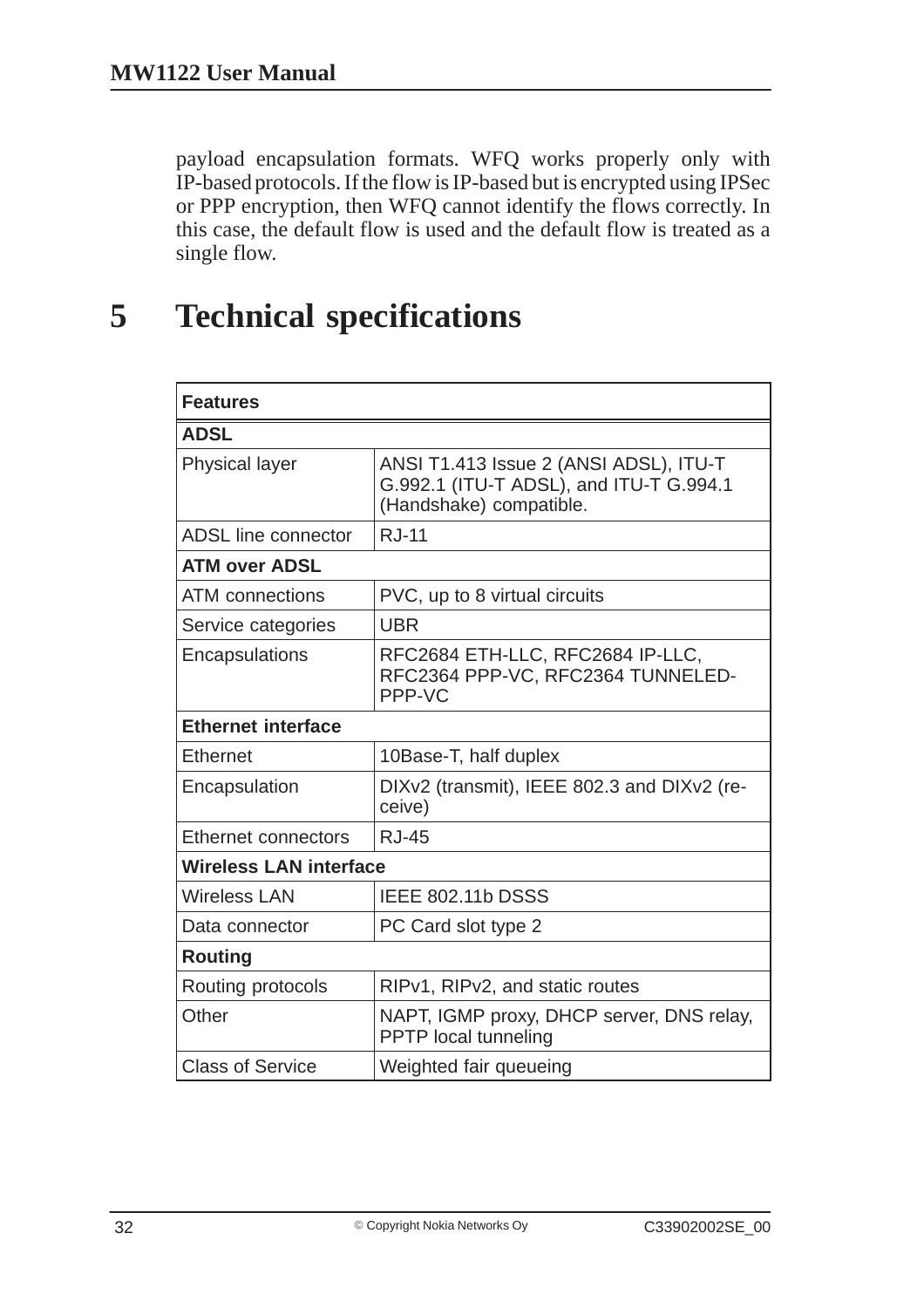| <b>Bridging</b>                         |                                                                                                                       |  |  |
|-----------------------------------------|-----------------------------------------------------------------------------------------------------------------------|--|--|
| <b>Bridging</b>                         | Self-learning bridge, bridges between all inter-<br>faces. Possibility to disable bridging between<br>WAN interfaces. |  |  |
| <b>MAC</b> table                        | 1024 entries                                                                                                          |  |  |
| <b>Class of Service</b>                 | Weighted fair queueing                                                                                                |  |  |
|                                         | Command line interface (CLI) for local management                                                                     |  |  |
| <b>Physical layer</b>                   | Electrically RS-232, TxD, RxD and GND sig-<br>nals                                                                    |  |  |
| Data format                             | Asynchronous, 8+no parity                                                                                             |  |  |
| <b>Bit rate</b>                         | 9600 bps                                                                                                              |  |  |
| Flow control                            | <b>None</b>                                                                                                           |  |  |
| <b>CLI</b> connector                    | <b>RJ-45</b>                                                                                                          |  |  |
| <b>Dedicated ATM management channel</b> |                                                                                                                       |  |  |
| Service categories                      | <b>UBR</b>                                                                                                            |  |  |
| Encapsulations                          | RFC2684 ETH-LLC, RFC2684 IP-LLC,<br>RFC2364 PPP-VC                                                                    |  |  |
| IP addressing                           | Statically configured<br>Through IPCP when PPP over ATM is used                                                       |  |  |
| Routing                                 | <b>Static routes</b><br>RIPv1, RIPv2                                                                                  |  |  |
| Management proto-<br>cols               | Telnet/TCP/IP for command line interface,<br>TFTP/UDP/IP for software and configuration<br>download, HTTP/web server  |  |  |
| <b>Management through payload</b>       |                                                                                                                       |  |  |
| Management proto-<br>cols               | Telnet/TCP/IP for command line interface,<br>TFTP/UDP/IP for software and configuration<br>download, HTTP/web server  |  |  |
| <b>Indicator lights</b>                 |                                                                                                                       |  |  |
| <b>DSL</b>                              | <b>ADSL</b> line status                                                                                               |  |  |
| <b>ETH</b>                              | Ethernet activity and status                                                                                          |  |  |
| <b>WLAN</b>                             | Wlan activity and status                                                                                              |  |  |
| <b>COL</b>                              | <b>Ethernet collision</b>                                                                                             |  |  |
| <b>STA</b>                              | MW1122 startup error                                                                                                  |  |  |
| <b>PWR</b>                              | Power on                                                                                                              |  |  |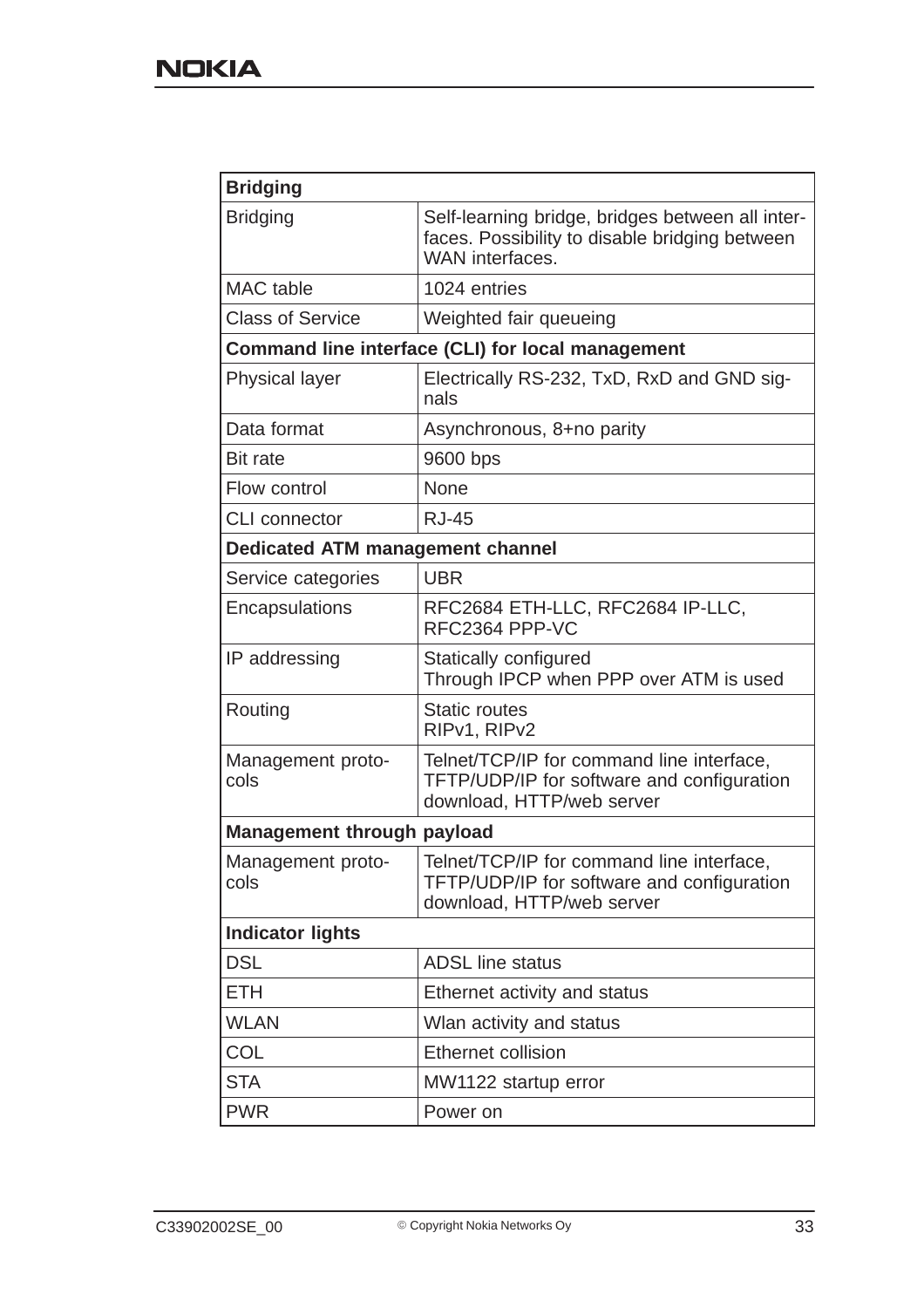## **5.1 Connectors and pin numbering**

The pin numberings are given here if you want to obtain longer cables for your MW1122.



| <b>Figure 21</b> | ETH connector |
|------------------|---------------|
|                  |               |

| <b>PIN</b>    | <b>Signal</b> | <b>Direction</b><br><b>MW1122-</b><br><b>Ethernet</b> | <b>MDI signal</b> |
|---------------|---------------|-------------------------------------------------------|-------------------|
|               | Tx+           | $\rightarrow$                                         | Transmit data +   |
| $\mathcal{P}$ | Tx–           | $\rightarrow$                                         | Transmit data -   |
| 3             | $Rx+$         | $\leftarrow$                                          | Receive data +    |
| 6             | $Rx-$         | <—                                                    | Receive data -    |

Table 1 Ethernet interface pin-out numbering



| <b>PIN</b> | <b>Signal</b>    |
|------------|------------------|
| u          | DSL <sub>1</sub> |
| ↵          | DSL <sub>2</sub> |

**Table 2** ADSL interface pin-out numbering